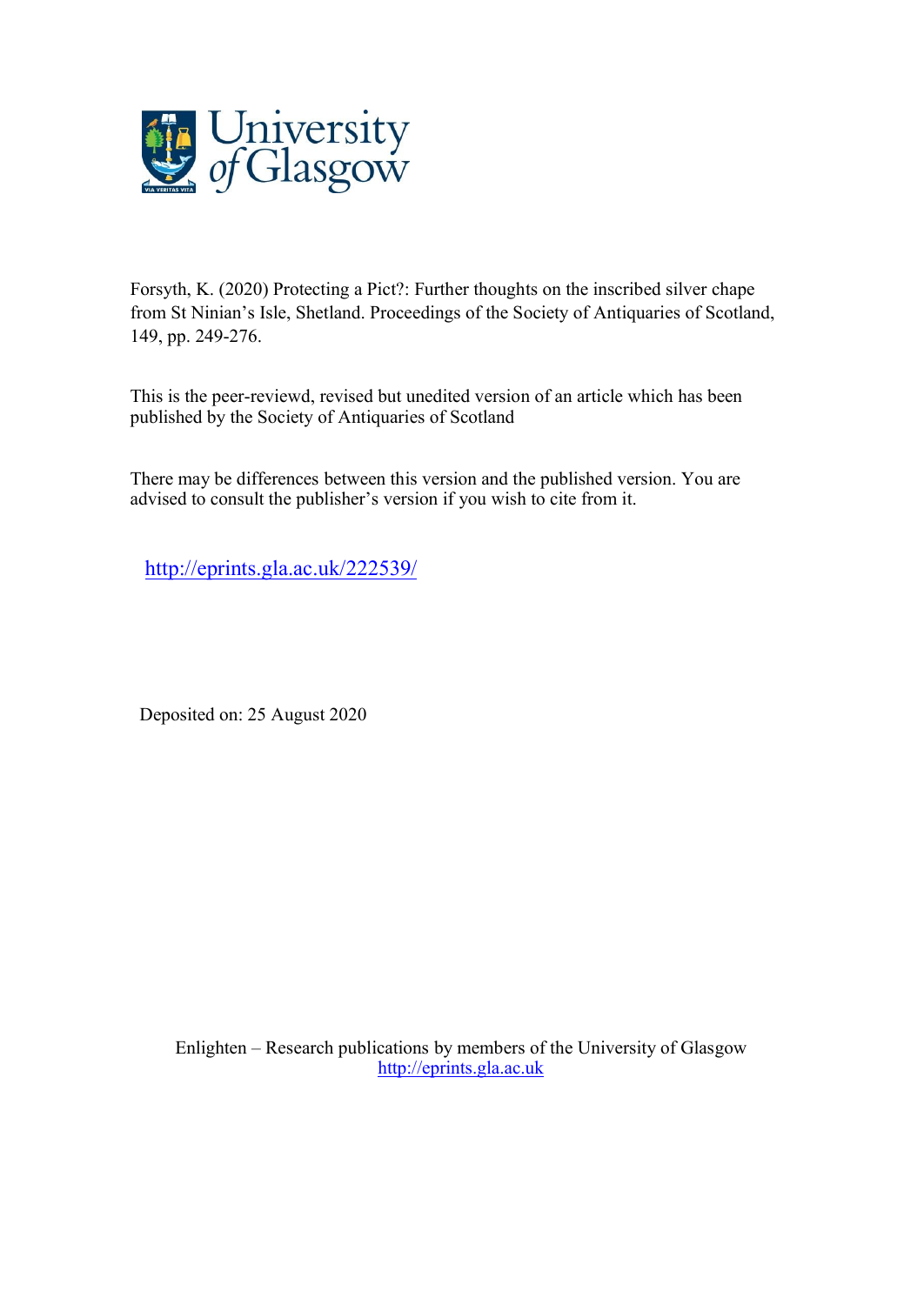Protecting a Pict?: further thoughts on the inscribed silver chape from St Ninian's Isle, Shetland

# Katherine Forsyth**<sup>1</sup>**

## **Abstract**

*A detailed discussion of the inscription on the silver chape (NMS FC 282) discovered in 1958 as part of a large hoard of silver from the major early medieval ecclesiastical site on St Ninian's Isle, Shetland (NGR: HU 3685 2090). Previous interpretations and a range of parallels are explored. A new interpretation of the inscription is proposed: that it contains a Pictish male personal name,* Resad*. This has implications for previous arguments in favour of an Anglo-Saxon origin for the metalwork. Features of the lettering previously interpreted as errors are instead argued to indicate familiarity with the type of cursive writing used on wax-tablets, rather than bookhand. It is argued that the inscription was designed and manufactured by a single literate artisan, possibly in an ecclesiastical workshop.*

## **Introduction: St Ninian's Isle and its hoard**

St Ninian's Isle is a tiny island joined to the west coast of southern Shetland by a remarkable sand tombolo. In the 1950s, a team of students from the University of Aberdeen, under the supervision of Professor A C O'Dell, excavated the medieval chapel on the east side of the island (NGR: HU 3685 2090; Canmore ID 587). The most sensational discovery was made in 1958 by local schoolboy Douglas Coutts who had come to help out for the day. Under the floor of the medieval chapel, beneath a cross-marked slab, Coutts found a larchwood box which contained the jawbone of a porpoise and the largest hoard of early medieval silver yet discovered in Scotland (Illus 1). The hoard was published in 1973, together with a brief account of the excavations (Small et al 1973). Decades later, the unpublished excavation archive, such as it was, together with the other finds, were reanalysed as part of a University of Glasgow research project led by Rachel Barrowman, which also included two seasons of fresh excavation to establish a dated sequence (Barrowman 2003, 2011).

### <illus 1 near here>

Barrowman demonstrated that a late Iron Age settlement of cellular buildings on the Isle had been abandoned in the 7th century and replaced by a sequence of, first, pagan and then Christian burials. The first church on the site was built in the 8th century, in association with a Christian long-cist cemetery which continued in use into the 9th or 10th century, spanning the native/Norse interface (Barrowman et al 2011). Twenty-four items of early Christian sculpture have been recovered from the Isle (plus a further two, now lost, ogham fragments (Goudie 1879) – by far the largest collection from Shetland (Scott & Ritchie 2009: 18–27, 29–33, 36, 44). These carved stones, which date from both the pre-Norse and Norse periods, mark St Ninian's Isle as being one of the two most significant church sites in the archipelago (the other being Papil, West Burra, which has 11 items of sculpture (Scott  $\&$ Ritchie 2009: 18–19, 22–4, 29–30). By the Late Norse period (11th/12th centuries) the site was experiencing inundation by wind-blown sand, which caused its eventual abandonment (yet preservation). On top of this thick layer of sand a later medieval chapel and burial ground was established in the later 12th century (Barrowman et al 2011). The dedication to St Ninian is likely to reflect the late medieval cult of the saint and has no bearing on the site's connections in the early Middle Ages. The chapel continued in use until the Reformation, while the burial ground was still in use until the mid-19th century (Barrowman et al 2011: 12).

<sup>&</sup>lt;sup>1</sup> University of Glasgow, Celtic and Gaelic, 3 University Gardens, Glasgow, G12 8OO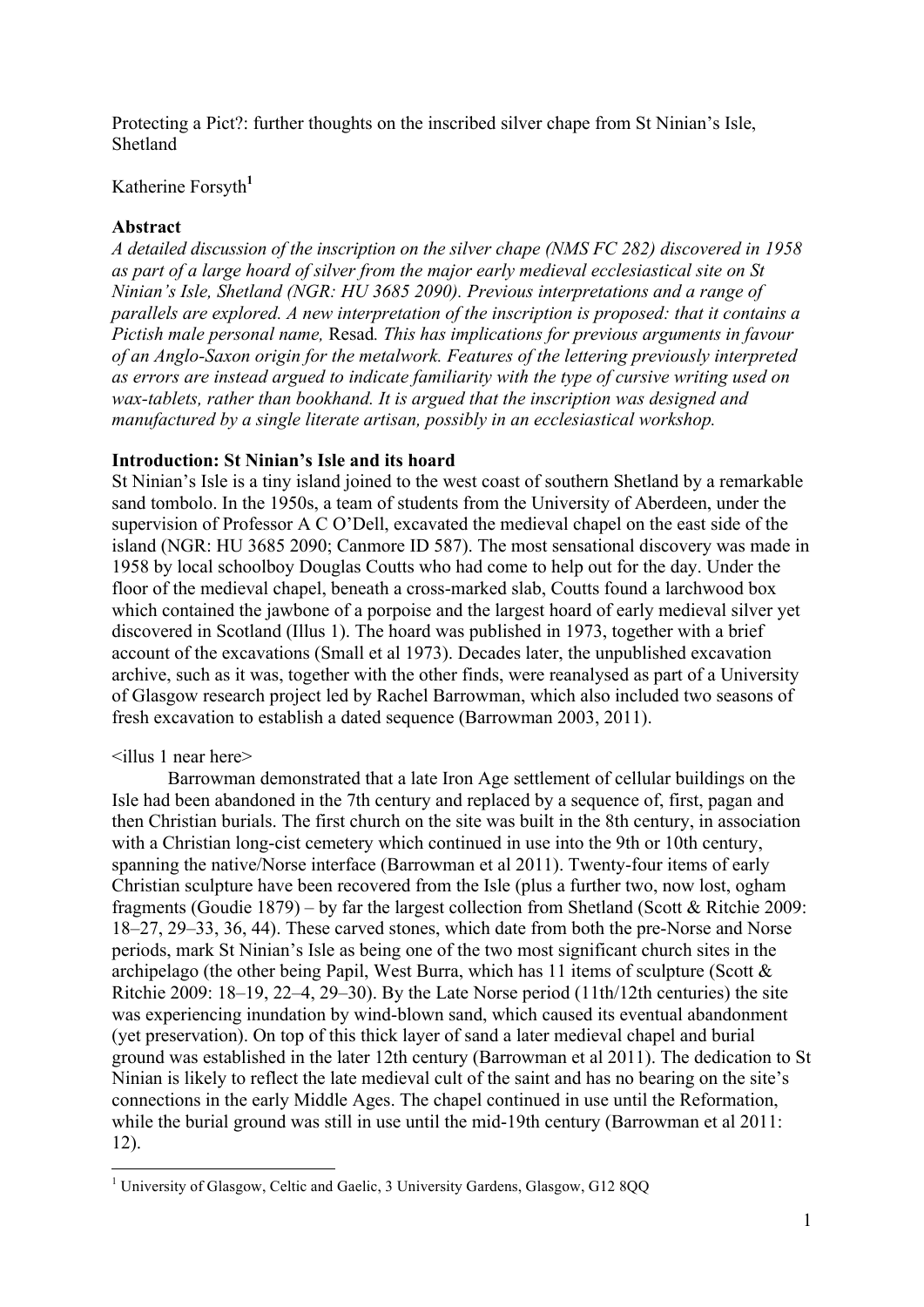The famous hoard, which is now in the National Museums of Scotland (NMS X.FC 268–96), comprises 28 pieces of silver and silver-gilt, plus the jawbone of a porpoise (Illus 1). The metal objects fall into three categories: jewellery (12 penannular brooches), feasting equipment (seven bowls and a hanging-bowl, a spoon, and a pronged instrument thought to be for eating shellfish) and weaponry (a sword pommel and two sword chapes). Three conical mounts are of unknown function but may be fittings from an item of dress or weaponry. One of the two chapes is incised with a short roman alphabet inscription in Latin (NMS FC 282; Brown, T J 1959 ; Jackson 1973; Wilson 1973, no. 15; Okasha 1985: 57–9; Brown, M 1989: 110, pl 102; Webster & Backhouse 1991: 223–4, no. 178; Graham-Campbell 2002: 28–32; Clarke 2008: 17; Karkov 2011: 156–7; Webster 2017; Henderson 2017) (Illus 2, Illus 3).

## <illus 2 near here>

#### $\le$ illus 3 near here $>$

Initial attempts to characterise the hoard as primarily ecclesiastical in nature (McRoberts 1965) have been superceded by a concensus that the hoard, though Christian, is predominantly secular in nature (Small et al 1973), whether it comprises items donated to the Church by lay patrons, lay property held in the church for safe-keeping, objects held as pledges for legal contracts or as title to rights or property, or indeed some combination of these. The variation in silver content and quality of workmanship between items, the high degree of wear on some of them, and the evidence of repair, indicates a heterogeneous collection from diverse sources accumulated over a long period (Graham-Campbell 2008). The suggestion that the hoard was hidden in haste in advance of Viking attack has been widely accepted, but it would be unwise to rely on it overly as dating evidence for the hoard's deposition: the social disruption which might lead to the non-retrieval of the deposited items could as easily have resulted from native conflicts before or after, or, given the dynamic physical environment of the Isle, from some local natural disaster.

Henderson has discussed the art style of the various objects, emphasising their stylistic cohesion and essential Pictishness (Henderson & Henderson 2004: 113; Henderson 2017), a view endorsed by Wilson (1973: 137–40). Webster, on the other hand, has noted stylistic parallels between the pommel and the chape, and certain items of Southumbrian, and specifically Mercian, metalwork (Webster & Backhouse 1991: nos 175, 176, 181). Webster interprets these similarities as evidence that these two objects are likely to be imports of Mercian manufacture, or at the very least, Pictish copies of Mercian imports (1991: 223, a position reasserted more recently and in greater detail in Webster 2017, following the discovery of the Beckley sword-pommel, see also Webster 2001). Such an explanation is, however, rejected by Henderson, who sees the parallels as evidence of a more sustained interchange of artistic ideas between northern Pictland and Mercia in the mid-8th century. In her view, stone sculptural evidence, including newly discovered fragments of the Hilton of Cadboll cross, indicates instead that the Picts 'had assimilated rather than copied aspects of the southern repertoire as a result of a more general exposure to it' (Henderson 2017). The potential historical context of such an interchange may have been the reign of the expansionist northern Pictish king Onuist son of Uurguist (ruled 729–61), who was in alliance with Aethelbald of Mercia (ruled 716–57) (Henderson 2017: 66–7). Obviously, the inscription has direct bearing on the question of the chape's place of manufacture, for, as discussed below, it appears to contain a Brittonic (that is, Pictish) personal name. If a linguistically Brittonic/Pictish text has been intrinsic to the chape since its time of manufacture, the argument for an Anglo-Saxon origin is severely weakened.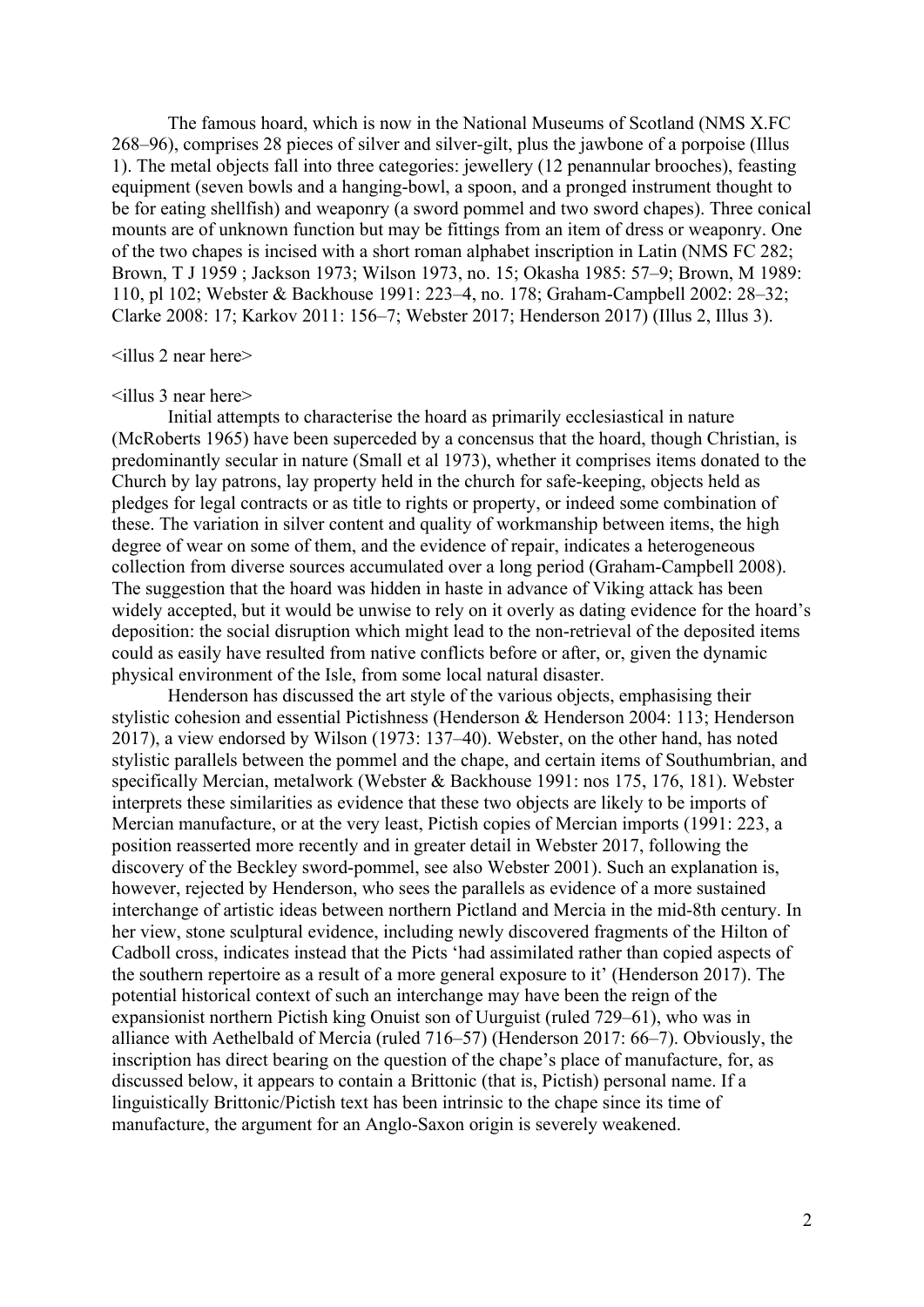#### **Background: Language in pre-Norse Shetland**

The evidence for the linguistic situation in early Shetland is of two kinds: onomastic and epigraphic. Virtually all the surviving names in Shetland post-date the arrival of Norsespeakers who had an effect like onomastic napalm and all but entirely obliterated the earlier linguistic layers. Three possible exceptions are the island names, Unst, Yell and Fetlar. Certainly, these are not transparently Norse and are hard to explain. As a consequence, they have been held up as evidence of a non-Celtic, non-Indo-European language having been spoken in Shetland before the arrival of the Norse (Nicolaisen 2003: 141–2). Detailed new analysis by Coates, however, suggests that Fetlar may well be Scandinavian after all (Coats 2019), and Yell (*Iali, Iala*, *c* 1300) is likely Brittonic, deriving from the Celtic *\*ialo-* 'unfruitful/late-bearing land', seen in numerous French place names of Gaulish origin (for example, *Auteuil*, *Ebreuil*) and in the Welsh place name: *Iâl*, Denbighshire (English *Yale*) (Sims-Williams 2005). This convincing derivation would seem entirely appropriate to 'da wilds o'Yell' (Coates 2007). The linguistically opaque island name Unst remains unexplained. It may, like Yell and Fetlar, eventually yield to an etymology, whether Celtic, Norse or something else, but until then, it cannot carry much weight in this discussion. What is significant, however, is the positive evidence presented by the new etymology of Yell which suggests that Brittonic was once a community language in Shetland.

The epigraphic evidence is more complex. The St Ninian's Isle chape is the only roman alphabet inscription known from early medieval Shetland. Below, it is proposed that its text incorporates a Brittonic personal name. The archipelago has produced a number of ogham inscriptions but their linguistic testimony is far from certain. In addition to the extant and lost ogham-inscribed stones from St Ninian's Isle, a further seven lapidary oghams are known from Shetland: Bressay, Cunningsburgh 1–4, Lunnasting, Whiteness, (Bressay – Forsyth 1996: 117–38; Close-Brooks & Stevenson 1982: 35. Cunningsburgh – Forsyth 1996: 206–26; RCAHMS 1946 no. 1136. Lunnasting – Forsyth 1996: 402–19; RCAHMS 1946: 81–2. Whiteness – Forsyth 1996: 495–502; Stevenson 1981: 285–7. For all, see Scott & Ritchie 2009: 6–7, 26–8). There is also one portable item which may be ogham-inscribed. This is a small stone disc, *c* 65mm in diameter, possibly a gaming piece, from Bigton – the nearest settlement to St Ninian's Isle on the adjacent mainland of Shetland – which is incised on both its upper and lower surfaces as well as its circumference with a variety of different carvings. A drawing of it is included in Scott & Ritchie 2009 (17, no. 28) but it is otherwise unpublished. The carvings include a sequence of at least six short, roughly parallel, irregularly grouped lines which have the air of ogham letters. Poor preservation makes them difficult to discern and the reading remains in doubt. As linguistic testimony they must be set aside for now, as must the small fragment from Whiteness and the three fragments from Mail, Cunningsburgh, which preserve only snatches of text that are too short for meaningful interpretation.

This leaves only three inscriptions that are sufficiently long and clear to be of linguistic relevance. The surviving ogham inscription from St Ninian's Isle is discussed in detail by Forsyth (2011) where it is proposed that the fragmentary text includes a di-thematic Brittonic personal name with second element –(*g*)*uist* / *-ust* (< Celtic *Gustos* 'choice'), which also appears in such names as Pictish *Onuist* / *Unust* (<\**Oinogustos*, cf Irish *Oengus*), and Pictish *Uurguist* / *Uurgust* (< \**Worgustos*, cf Irish *Forggus*, Welsh *Gorwst*, *Gwrwst* < \**Gworwst*) (Jackson 1955: 163).

The other two longer texts – from Bressay (intact) and Lunnasting (missing its final section) – present many difficulties of interpretation despite having the unusual advantage of clearly indicated word division. Although both inscriptions are entirely legibile, both contain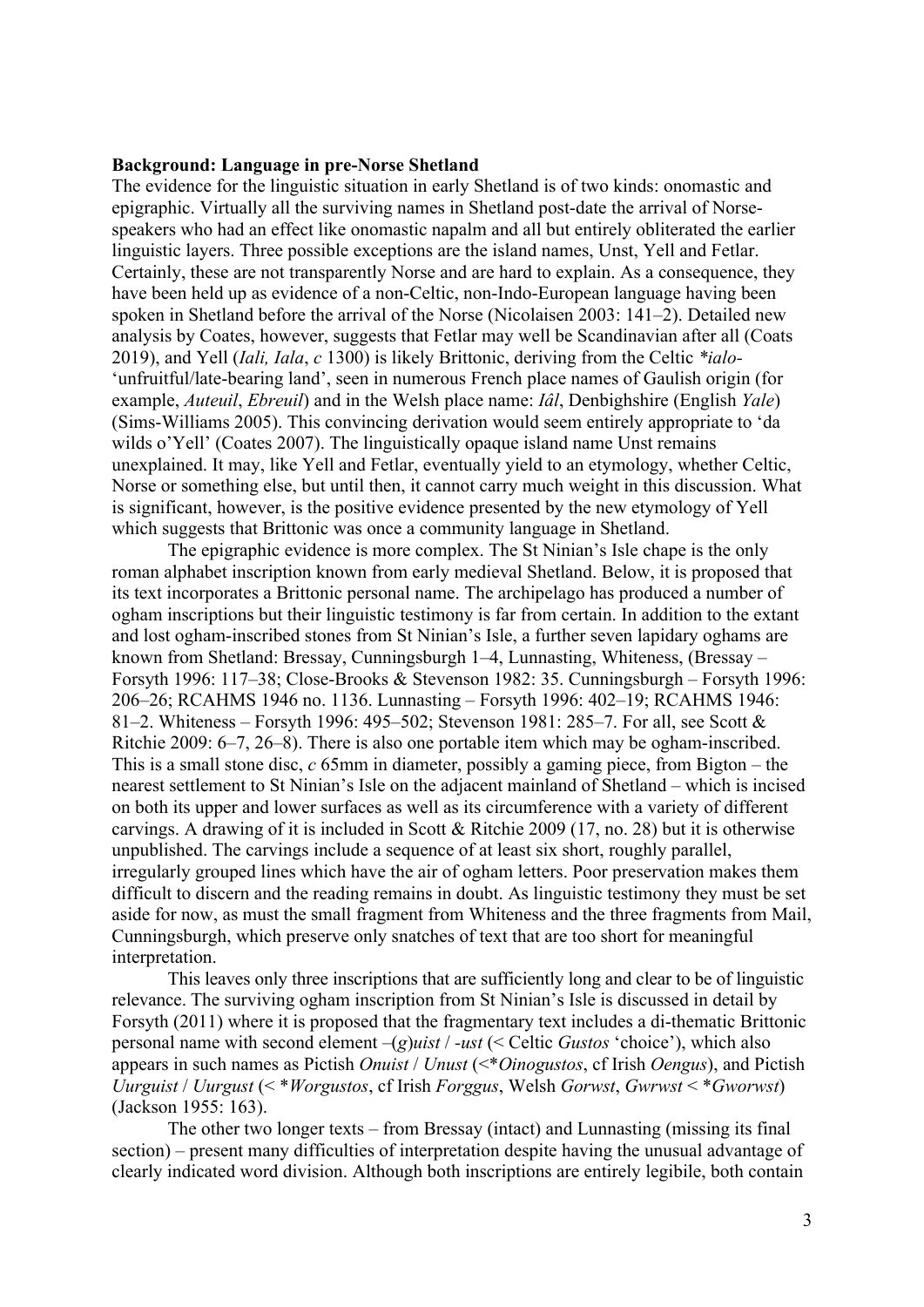a high proportion of letters for which the sound value is in doubt, including not only the characters h 'H' and f 'V', which are uncertain throughout the Scottish ogham corpus (Forsyth 1996, 2011), but also no less than eight unusual or unique additional characters (*forfeda*), the sound value of which is not known. There are also uncertainties regarding the orthographic significance of the frequent doubling (and in one case tripling) of consonants. All this leaves considerable doubt over the reading. Failure to take such issues sufficiently into account has lead some previous commentators to take standard transliterations of these inscriptions at face value as unintelligible and reflecting an otherwise unattested non-Celtic, non-Indo-European language (Macalister 1940; Jackson 1955: 141). This is premature: a more nuanced and epigraphically sensitive approach is required, based on a more thorough analysis of ogham orthographic conventions in Scotland and the values of the *forfeda*. Only then can it be ascertained with confidence which language(s) they are written in. Such an analysis is beyond the scope of this paper (see Sims-Williams 1993 and Forsyth 1996 for more detailed discussion of some of the issues), but the presence of some plausibly Celtic words in both inscriptions must weigh heavily in any assessment of the oghams' linguistic testimony, even if they remain uninterpreted in their entirety. For example, Jackson suggested (1955: 145) that Lunnasting's NEHHTONN is a form of the Celtic male personal name \**Nektonos*, with the HH standing for 'some kind of weakened *ch* on its way to *i*' (Nechtan > Nehton > Neiton, cf the Pictish *Naiton* (*Bede HE* v.21) and *Neitano* on the cross-slab from Peebles (Steer 1969).

These challenging inscriptions are, however, of only qualified relevance to the question of the linguistic situation in pre-Norse Shetland. On art historical grounds, the Bressay cross-slab has been dated to the 10th century, that is, the Norse period (Scott & Ritchie 2009: 7). If the use of word-division dots is indeed a borrowing from the runic tradition, this implies that the Lunnasting slab, too, dates to the Norse period when the linguistic situation was complicated by the presence of incomers who perhaps spoke a variety of languages (cf the contemporary mixed linguistic situation in the Isle of Man). The Bressay slab, in particular, has been interpreted as exhibiting Norse forms, for example, DATTRR has been interpreted as a form of Norse *dottir* 'daughter' (see Forsyth 1996), although a Pictish reflex of the cognate of Gaulish *duxtir*, Irish *Der-* 'daughter' (O'Brien 1956), as seen in Derile, the name of the mother of King Nechtan (died 732) (Clancy 2004), should also be considered.

The evidence for the pre-Norse linguistic situation in Shetland is thus very limited. The onomastic evidence consists of perhaps only a single item – the island name, Yell. The inscriptional evidence is not voluminous and is beset with considerable technical epigraphic difficulties. Place-names, especially major names, like an island name, are only generated when there is a community of speakers to use them. The significance of the Brittonic derivation of Yell is thus considerable and is further supported by the apparent presence of a Brittonic name in the St Ninian's Isle ogham inscription. Taken together, it seems likely that the language spoken on Shetland at the time of the deposition of the hoard was indeed Brittonic (that is, Pictish). Although linguistic identification can be made only on the basis of linguistic evidence, not on similarities of material culture, the conclusion reached on this, admittedly limited, onomastic and epigraphic evidence is entirely consistent with the increasing archaeological evidence for recognisably 'Pictish' culture in Shetland (for Pictish sculpture, see Scott & Ritchie 2009).

## **The Inscribed Chape**

A chape is a U-shaped terminal mount from the tip of a leather sword-scabbard which serves to protect the blade of the weapon and to prevent it slicing through the covering. The surviving evidence for early medieval chapes, such as it is, is reviewed by Wilson (1973: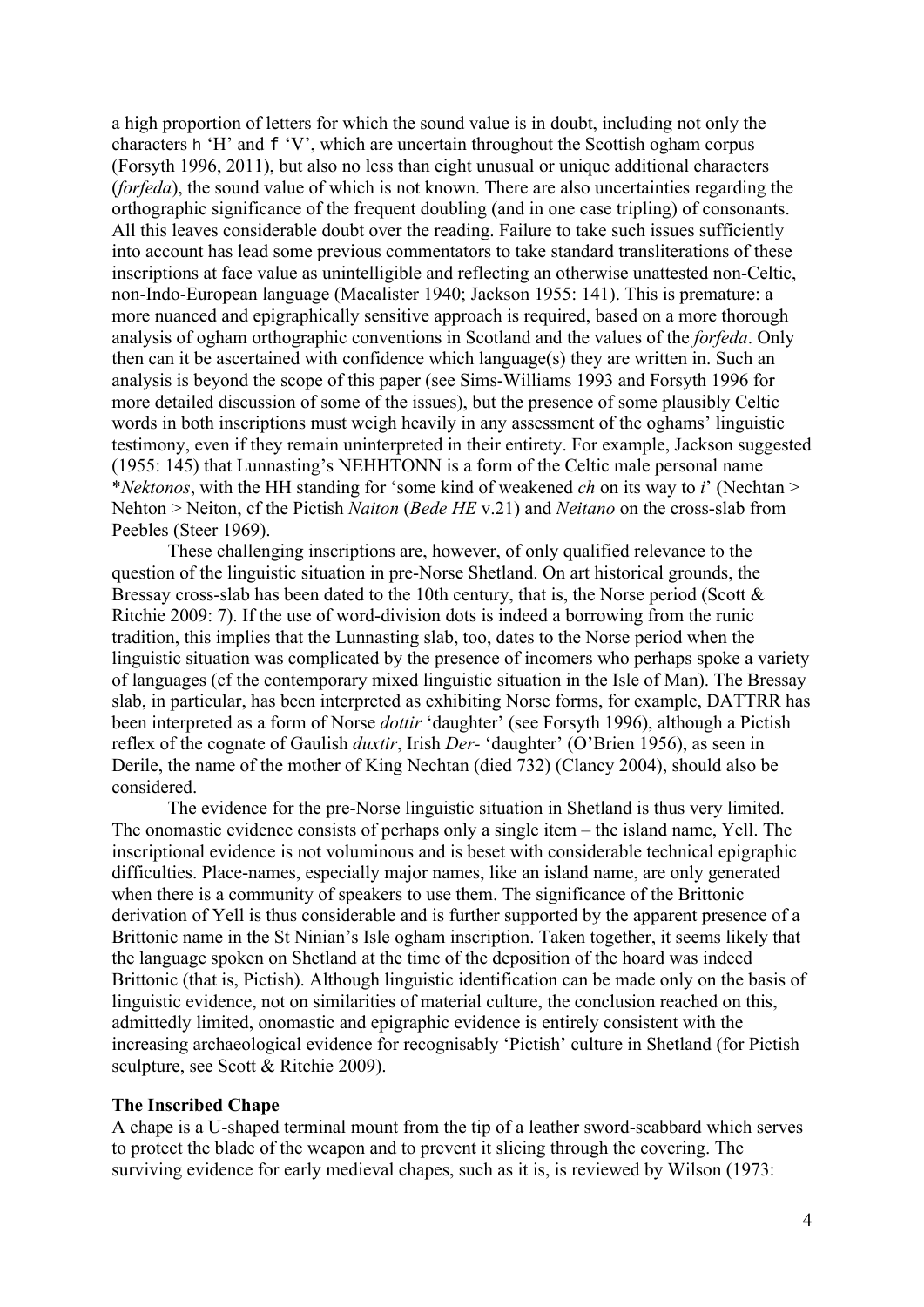121). Such objects would be familiar items of prestige personal equipment belonging to the male secular elite and as such, were suitable gifts and pledges to the Church. Horseshoeshaped chapes of exactly the St Ninian's Isle type are depicted on two pieces of contemporary art – a cross-slab from Meigle (no. 3), Perthshire (Henderson & Henderson 2004: 73), and a copper alloy gilt shrine mount of Insular type found at Oppdal, Trondelag, Norway (Youngs 1989: 142) (see also an apparently different type of chape on the mounted figure on the St Andrews 'sarcophagus' (Henderson & Henderson 2004: 130, fig 190)). Although similar in design, the two chapes in the Shetland hoard are not a pair. The smaller, uninscribed one, no. 16, is made of silver, from two plates riveted together and is in mint condition. Graham-Campbell (2003: 32) has suggested it may be a local copy of the other, larger, one (no. 15). This latter, the inscribed one, is made of silver-gilt, is of three-part construction (front plate, back plate and binding strip capping the join) and is obviously worn. It is a particularly fine piece of metalwork design. It is approximately 81mm in width – larger than all but one of the brooches (which average 65–70mm) – and is formed from the heads of two blunt-nosed beasts, conjoined at the neck, with small blue glass studs for their beady eyes. The sword is clasped in the maws of these two beasts, their jaws open wide, revealing dagger-like fangs which spear the little fishes they are about to swallow. The beasts' heads are clearly differentiated from the necks which support the smooth flat fields of the inscribed panels. Their head-crests continue and merge to form an outer framing band.

Although the two plates form, in effect, a single three-dimensional design, the two sides of the chape are distinguished from one another in a number of respects. On one side ('obverse'), the animals' heads are more elaborate, with fishes and lower jaws depicted and the compact space beyond the eye elaborated with a barred, hooked, scroll. The neck area of each is filled with cross-hatching and separated from the inscription by a quadrilobate bossed rivet cover. On the other side ('reverse'), fishes and lower jaws are lacking and the space beyond the eye is longer, narrower and blank, and ends in a simple scroll. Curiously, the two scrolls are not mirror images of each other. The smoothness of the narrow area beyond the eye leads comfortably to the narrow inscription area. Although the beast on the reverse is plainer, the crest of the chape is more elaborate on this side, 'with its busy protective row of beast heads, curiously seven at the left, eight at the right' (George Henderson pers comm).<sup>1</sup> The crest on the obverse, in contrast, is a monotonous row of curves broken by doublenotches at its mid-point (there is a single notch in the mid-point of the reverse). On both sides there are notches in the crest at the back of the beast's head. Both faces have a single line of inscribed text, but the lettering on the obverse is in a more formal kind of script (see below). It is clear from this, the bosses, and the greater elaboration of the heads, that the object has a definite 'front' and 'back'.

On each face, the single line of text is arranged with the feet of the letters to the inside of the curve, in other words, as the scabbard hung down from its owner's waist with the terminals pointing up, the inscription would have appeared upside-down to an on-looker, though as the owner looked down the length of the scabbard it would have faced them the 'right' way up (of course the inner inscription would not be visible when the scabbard was in use). As will, I hope, be clear from the discussion which follows, the text did not, however, need to be legible while the scabbard was in use, its mere presence on the object was sufficient for it to be effective.

The relationship of the inscription to the object has occasioned some discussion. Obviously, the lettering was incised after the chape was cast (although not necessarily before the components were assembled), but it is clear that the chape was designed from the outset to bear an inscription on both faces. The carving of the lettering has been done with great skill, to a level consistent with the calibre of the rest of the craftsmanship. Also, as argued below, the layout of the text is 'artisanal' in approach (that is, it has a strong visual/design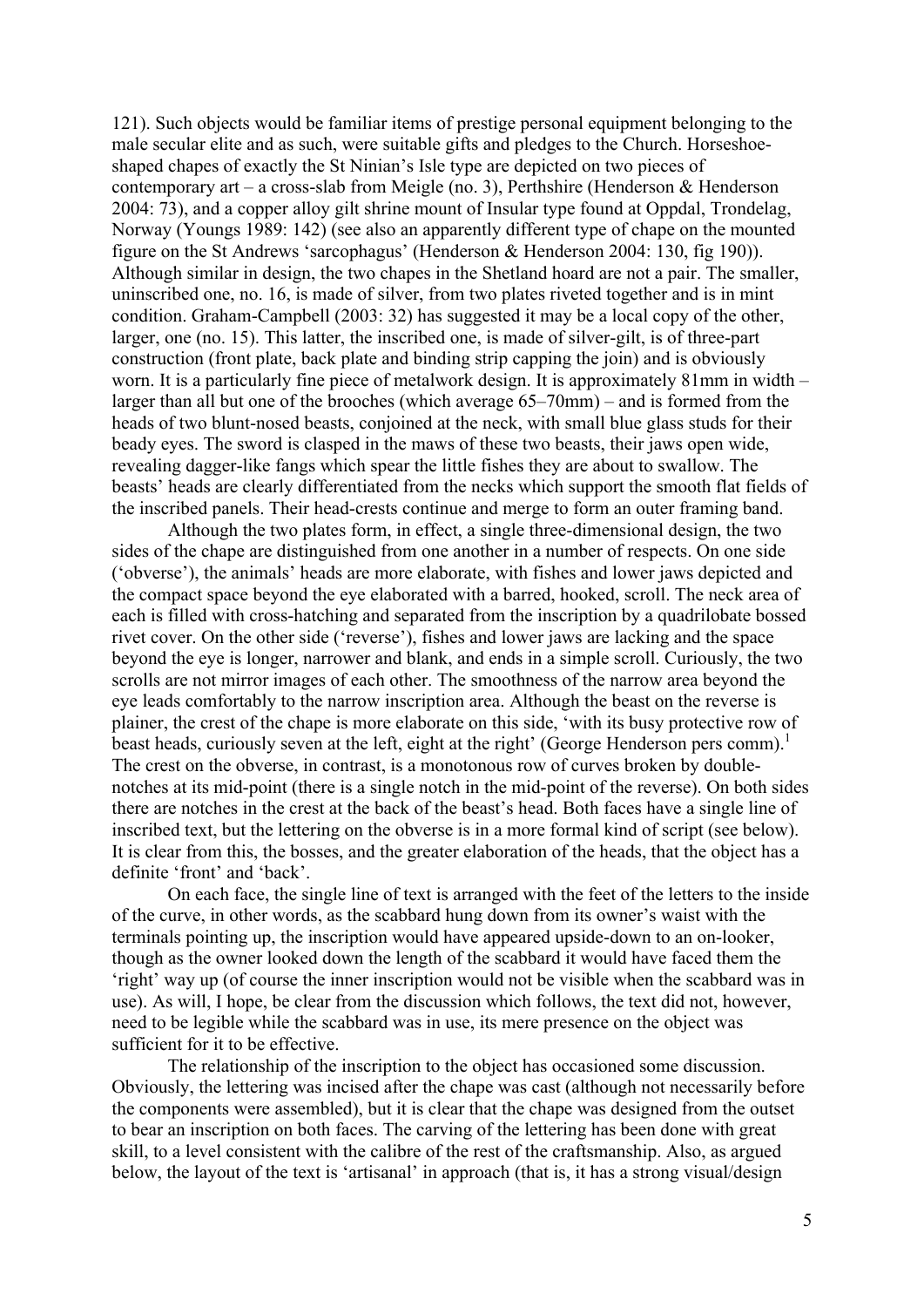element) and there is no reason to doubt that it was done at the time of manufacture and in the same workshop by the same artisan(s). The very close similarity between the final letter **o** of the inscription and the scroll which immediately follows it gives the strong impression that they were carved by the same hand (Illus 3).

Julian Brown set store by the change in lettering style between the obverse and reverse, which he saw as also reflecting a change of hand (that is, a different carver). He envisioned a scenario in which the obverse text, dedicating the chape to God, was carved in the workshop, with the personalised 'note of ownership' added subsequently, somewhere else, though with 'no need to suppose any substantial difference in date' (1959: 252). Jackson found it 'most improbable' that the panel on the reverse would have been left blank initially (1973: 170). Our understanding of craft patronage in this period suggests, in any case, that deluxe metalwork of this sort would have been made to order for a specific patron, not 'on spec' in the way Brown proposed (McLeod 2004). In any case, I am unconvinced by his argument that the change of script reflects a change of hand. As discussed below, a more pertinent consideration is the inscriber's need to fit more letters into a given space.

The text reads as follows: on the obverse: INNOMINEDS

on the reverse: RESADFILISPUSSCIO

Julian Brown's hesitations over the reading of the **f** and **u** on the reverse are unwarranted (Jackson 1973: 172–3) and subsequent writers have agreed that the reading of the inscription is not in doubt (Graham-Campbell 2002: 28). The interpretation, on the other hand, is full of uncertainties. The first question is: are these two separate inscriptions, or one continuous text? To answer that, we must establish the significance of the use of different scripts for the text on each side.

## **Script**

On the obverse, the lettering is in a 'two-line' form of majuscule script (that is, 'capitals'). This is a formal, high grade of script used for precious manuscripts, not for everyday use. On the reverse, the lettering is a four-line minuscule script (that is, 'lower case'), still formal, though less so than the majuscules of the obverse. It contains within it traces (in the shape of some letters) of even less formal, cursive script: the fast, informal style of everyday writing.

The distinction between the two grades of script on each face reflects the palaeographical convention of the 'hierarchy of scripts' observed in medieval book production. It need not imply that the two lines are separate texts: different grades of script can appear on a single manuscript page with higher grades being used as display scripts or for initial letters in sentences (Bischoff 1990: 71, 78–80). In this context it is entirely appropriate that the formula invoking God should be in a more formal hand than that naming the owner (Jackson 1973: 170). The use of different grades of script for the two lines brings with it the added advantage that it allowed the inscriber to balance two sections of unequal length: on the obverse, ten letters plus a boss; and on the reverse, 17 letters. The scale of the lettering is largely constrained by the width of the panel and the desire to avoid large areas of blank surface. The choice of script is then the key variable which allows some degree of control over the number of letters which can be fitted in. The letters of the higher-grade majuscule script take up more space, permitting fewer per line. The designer has been able to fit in as many as they have only by condensinging them horizontally (note the tall thin **n**s). The switch to the lower minuscule grade, which is more economical of space, enabled the St Ninian's Isle inscriber to accommodate an extra 7 letters, i.e. 70% more,within the same area, yet without this being immediately obvious. The visual impression is that both lines are pleasantly full but not cramped. If anything, it is the reverse which looks more generously spaced, especially at the beginning.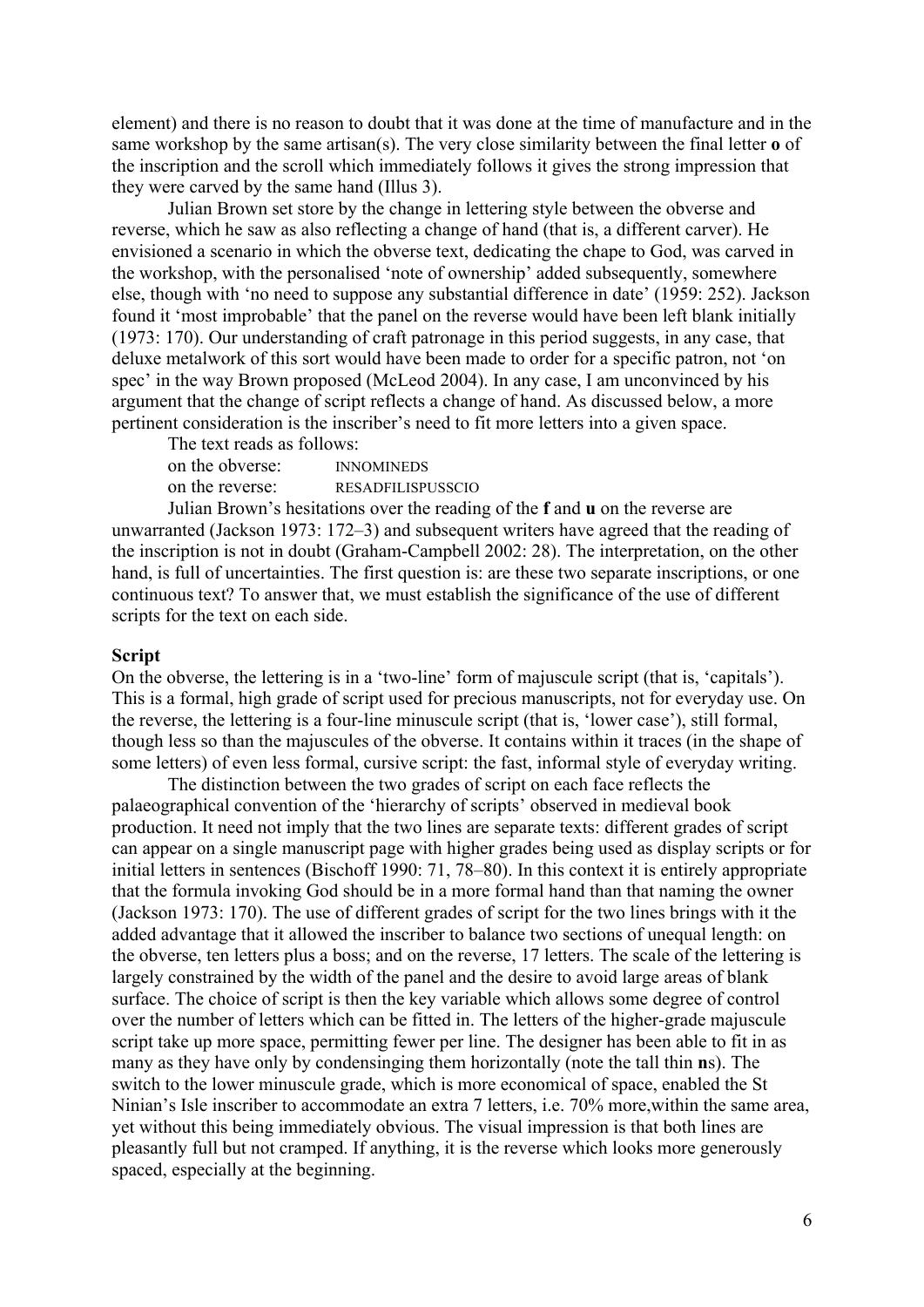A closer inspection will reveal the price that has had to be paid for this overall impression of balance (Illus 4-5). Although the individual letter forms on the reverse are those of a four-line script, with ascenders and descenders, they are vertically compressed to fit between the two lines of the panel edge. The result is that some letters are rather squat. The **d**, **f**, **l** and **s** would normally rise up above the other letters and the **p** descend below the line, yet the **p** goes no lower than the base of the **u** and the **s** goes no higher than the **e**, the **a**, or the top of the **c**. The ascender of the **d** is atrophied and the **f** appears in a highly unusual form with upper bar sloping and lower bar horizontal. An impression of the degree of compression required comes from comparing the actual inscription with Brown's idealised 'manuscript' version of the lettering (1959: 251, fig  $b = I$ Illus 6).

<illus 4 near here>

 $\le$ illus 5 near here $>$ 

#### <illus 6 near here>

Julian Brown commented favourably on the 'bold and stately style' of the obverse inscription, which he thought was the work of a skilled craftsman, noting that 'the curves are all very uniform and the serifs are all very neat and regular' (1959: 251). He was less impressed by the inscription on the reverse which, in his view, was 'less carefully executed and less formal in style', 'much rougher in general appearance than on the recto' (1959: 251). Brown interpreted this supposed contrast as evidence that each side had been inscribed by a different person (see discussion above), with the writer of the reverse seeming to have been 'technically less accomplished' (1959: 252). I think Brown has overstated the contrast between the two sides and not taken adequate account of the distorting effect of the compression of the minuscule script between two lines. Arguably the letter forms of the reverse are more complex than those of the obverse, and many of them are well formed, the curves of the **a**, **c** and **o**, for instance, being completely controlled.

Brown's principal error, however, was in starting from the premise that the inscriber was trying to imitate bookhand (at that period, a typical approach to epigraphic inscriptions also reflected, for example, in Nash-Williams (1950)). Brown provided two diagrams showing 'roughly how the words would look in a manuscript' (1959: 251) (Illus 6). To him, the style of the obverse script 'strongly suggests the writer was copying the very formal and evolved variety of Insular majuscule handwriting found in manuscripts such as the Lindisfarne Gospels … and the Book of Kells' (1959: 250). Inevitably, compared with such superlative models, the script of the St Ninian's Isle chape will be found wanting. Yet, as Jackson has demonstrated, such comparisons are quite inappropriate: 'all discussion of the lettering must start from the fact that this is a problem in epigraphy; that these are *inscriptions* cut on metal with an engraving tool, not written with pen and ink on parchment' (1973: 170, his emphasis). Jackson was able to provide numerous parallels in British inscriptions for various forms which troubled Brown (1973: 171–3), thereby showing that such supposedly egregious features were 'part of the epigraphic convention inherited by the engraver' (1973: 171) and not due to any personal deficiencies on the part of the inscriber or the writer of any model from which they worked.

Brown identified certain features which suggested to him that the carver of the obverse 'may not himself have been literate', despite exhibiting great skill as an engraver (1959: 251-2). Jackson too surmised that the carver 'may not have been very competent or experienced' (1973: 171). It is worth looking at these supposed faults in detail to establish if they do tell us something about the level of literacy of the inscriber. Firstly, Brown condemns the failure to join all the minims (downstrokes) in **n** and **m,** specifically permitting the three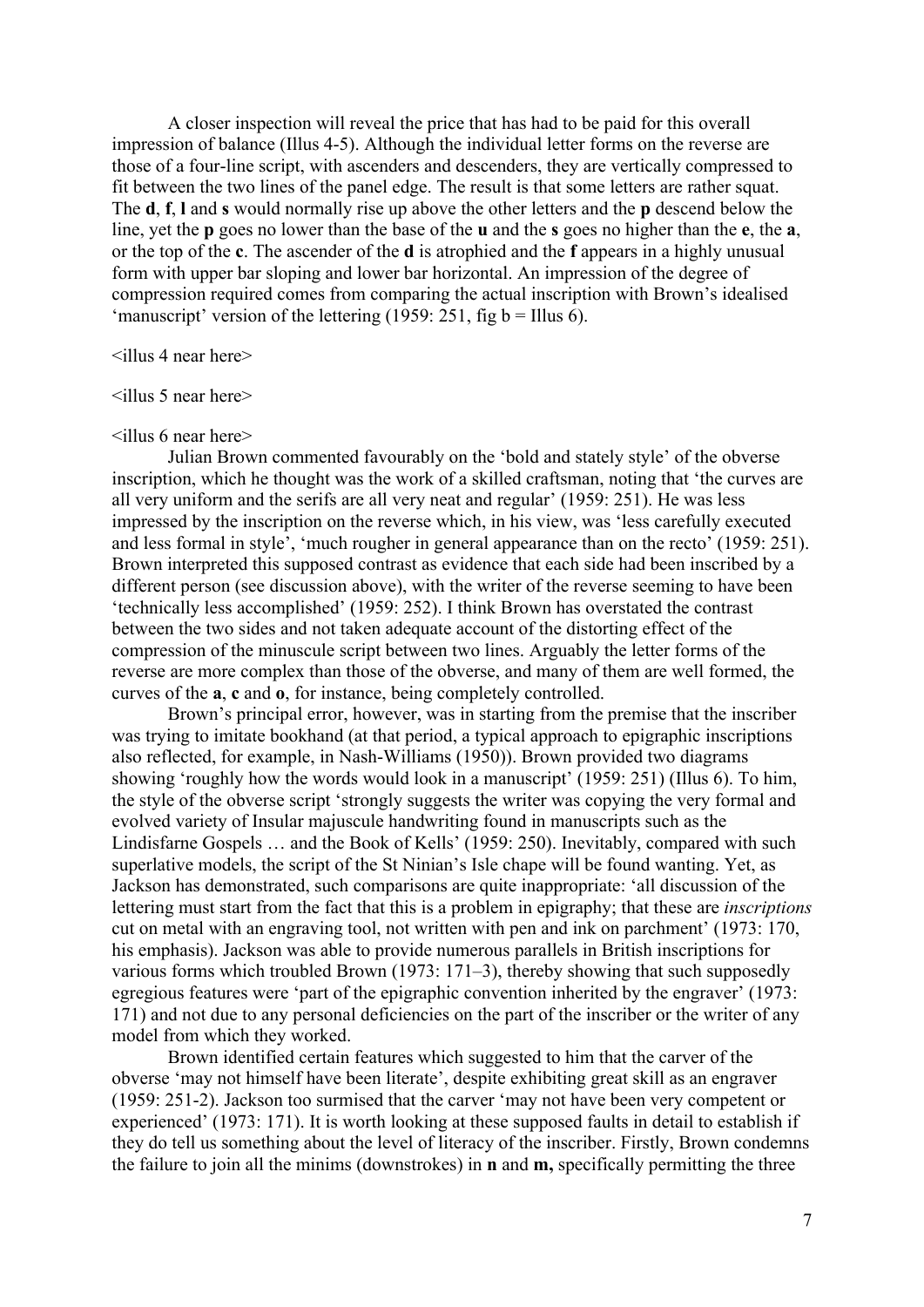minims of the **m** to be interrupted by the central dummy rivet – two fall to the left and one to the right. Yet this formation is not capricious: to have pushed the **m** entirely to one side or other of the stud would have upset the graphic balance of the text in a way which would have been immediately obvious. To have the letter straddling the mid-point leaves the inscription evenly distributed. Although doing so necessitated the bisection of the **m,** this is not obvious without close scrutiny and does not seriously compromise the legibility of the text. We have here our first instance of design considerations trumping simple readability. Also, we have an example of graphemes being thought of less as letters and more as geometric forms. This 'design' attitude to lettering is particularly prevalent in epigraphy of this period, especially in the complex geometric forms of Insular display scripts (Higgitt 1994; Charles-Edwards 2007a). Another example of **m** being treated as three individual minims comes on the inscribed cross from Lethnot, Angus (Okasha 1985, pl III), where the three straight strokes of the initial **m** are entirely separate (Illus 7), and from metalwork, Jackson provides another instance of an engraved **m** split by a rivet, on the Irish shrine of St Patrick's Bell, *c* 1100 (1973: 171–2).

### <illus 7 near here>

The second failing identified by Brown is the 'marked reduction of **o**' which he rationalised as 'presumably to save space' (1959: 250). In fact, small **o** is also a feature of Insular display script, where it is used for purely visual effect, as, for instance, on the 7thcentury Peter Stone from Whithorn (Forsyth 2005: 127–9), as noted by Jackson (1973: n. 172) (Illus 8). A third feature which jarred, in Brown's view, was the bold serif at the end of the crossbar of **e**, 'where formal majuscule allowed a square or triangular serif' (Brown, T J 1959: 250). Yet, surely, this is simply a design flourish embellishing a word ending. Jackson provides epigraphic examples of similar letters (1973: 172), including the probably 8thcentury inscribed stone from Llanllwni, Carmarthenshire (Nash-Williams 1950 no. 164; Edwards 2007:  $259 = CM30$ . Brown was also unhappy with the 'extravagance of the hook representing the wedge in **s**' (1959 251). Note his assumption (misplaced) that the hook should properly be a wedge. As will be discussed below, it is possible the exaggerated entry stroke of the final **s** arose from a misunderstood suspension mark, but comparison with some of the preceding letters shows that entry strokes were extended into blank spaces created by the curve of a preceding letter (**o** to **n**) or the curve of the chape itself (**m** to **n**). The biggest gap of all is the one created by the leftward lean of the **d** and this may be sufficient explanation of the exaggerated form of the **s**.

#### <illus 8 near here>

It is perhaps the hooks that caused most disquiet to Brown. Although he noted their presence, he did not comment on their significance other than to say that they replaced 'the typically insular wedges' (1959: 250). While Jackson was able to provide 8th-century epigraphic examples of letters with hooked entries from south-western Britain, at Stowford, Devon (Okasha 1993: 268–9), and Wareham, Dorset (Denial and Gongorie) (Jackson 1973: 171), and thereby show that the feature was not 'wholly without parallel' (1973: 173). He erred, however, in lumping these together with examples of mannered wedges, a quite separate phenomenon. In fact, hooked entries are highly significant, as Charles-Edwards has shown (2007a). The triangular wedge serif as the entry into the heads of downstrokes is a distinctive feature of Insular script. It arose as a specific response to a very practical problem: 'the regular pushing of an upward left bow with a broad-edged pen … [as entry into down strokes] … was an impossibility on the rough-surfaced Insular parchment, but not on its smooth-surfaced Continental counterpart.' (Charles-Edwards 2007a: 79). How then to initiate a letter with a flat-nibbed quill loaded with ink without causing a blot? The solution was to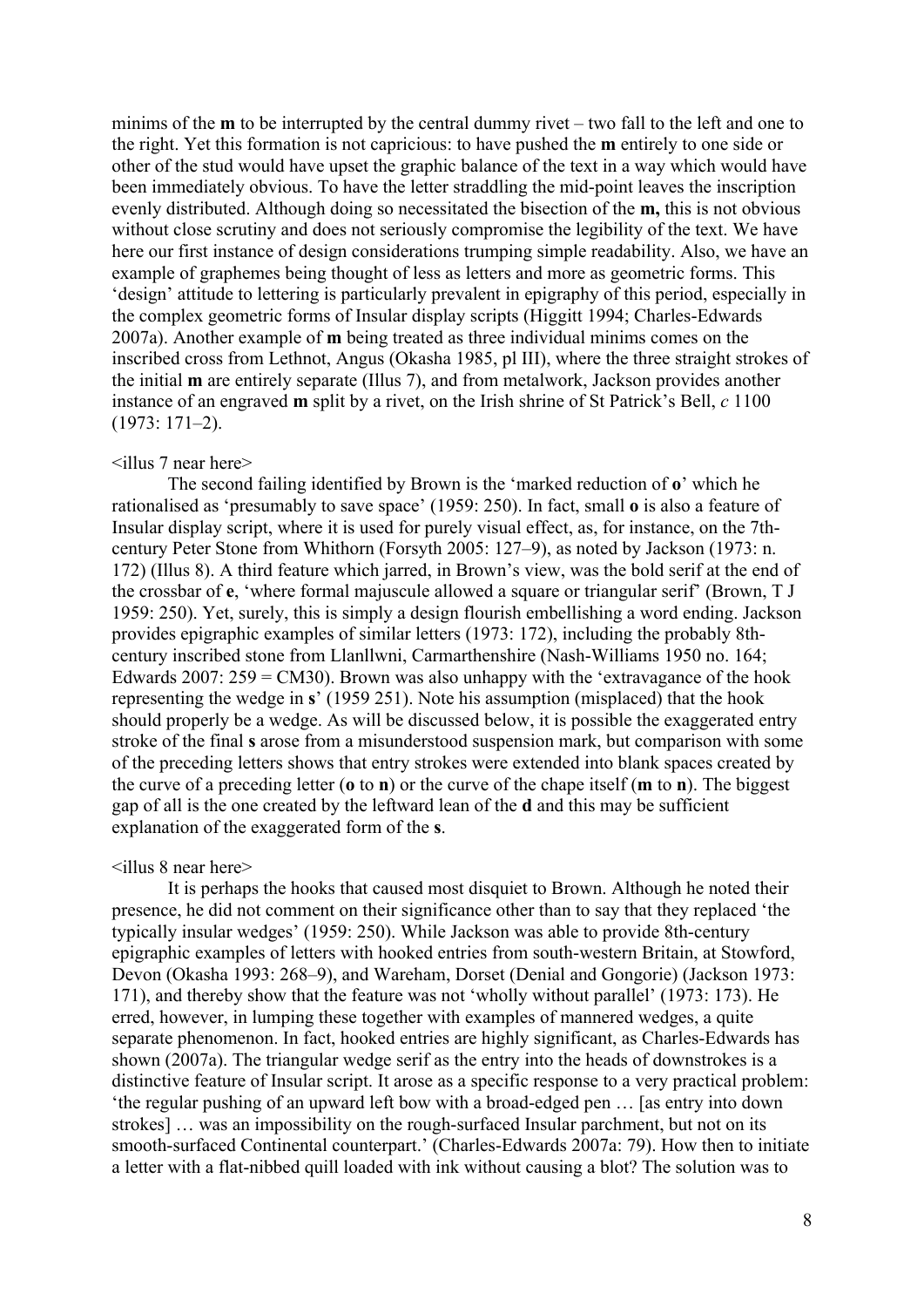enter the down-stroke with a short horizontal serif. For aesthetic and legibility reasons this was then joined to the down-stroke by a diagonal, forming the triangular wedge (Charles-Edwards 2007a: 83, fig 54) (Illus 9). What began as a practical expedient developed into a stylistic feature so dominant that exaggerated wedge serifs appear on incised inscriptions, such as the Dunadd pebble (Okasha 1985: 64–5, pl VIII) (Illus 10), or the Kilnasaggart pillar, Co Armagh (*CIIC*: no. 946), where they have no practical function.

# <illus 9 near here>

#### <illus 10 near here>

Of course, none of this had been necessary in earlier days when people wrote, not with pen and ink, but with a stylus on a wax tablet. In tablet-writing, letters were entered by means of loops, as can be clearly seen on the 6th-century wax tablets from Springmount Bog, Co Antrim (Armstrong & Macalister 1920; Charles-Edwards 2002) (Illus 11). Although these are, as yet, the only tablets known to survive from the period, there is textual and other evidence to indicate that the tradition of tablet-writing continued in early medieval Britain and Ireland for material which was too informal, ephemeral or private to merit the expense and effort of committing it to a vellum manuscript (Brown, M 1994). Charles-Edwards has contrasted the writing techniques which were in use on these different materials: 'that of the developing scribal craft, with its contrast between the careful thick and thin strokes of the broad-edged pen, and the more workaday linear letter-forms of the stylus' (2007a: 79). What is perhaps surprising is that the latter appears so widely in monumental form,<sup>2</sup> 'presumably practiced by mason craftsmen who were familiar with stylus-writing, but not with penned lettering, and who transferred to stone, enlarged, and with brushes, the curved entry strokes' (ibid). The painted origin of such epigraphic lettering is sometimes betrayed by a distinctive blob at the entries. Because a point, rather than a flat-tipped nib, was employed for styluswriting, the letters are uninflected (monoline), that is, there is no contrast between thick and thin. Furthermore, such scripts 'naturally preserved cursive characteristics that were not possible to execute with broad-edged pens on the napped surface of Insular parchment' (2007a: 79).

#### <illus 11 near here>

In this broader context, it can now be seen that the hooks on the St Ninian's letters in fact imitate the rolled entry into down-strokes seen in stylus-writing. See, for instance, the initial **r** on the reverse, the **i**, **l** and **s**, and compare them with similar letter forms on the Springmount Bog tablets (Illus 11). The same explanation would account for Julian Brown's 'thick blob' at the end of the second stroke' of the **r** (1959 252) which, in any case, would be more fairly described as a hook (Jackson 1973: 172). The cursive formation of some letters, such as the 'deeply split **s** and … the angular **p**' (Brown, T J 1959: 251) should also be seen in this light. Thus, far from Brown's notion that the script of the St Ninian's Isle inscription was a pale imitation of book-lettering, we can now see that, like the Catamanus Stone from Llangadwaladr (Nash-Williams 1950: no. 13; Edwards 2013: GN25), which also features rolled entries into down-strokes, its lettering is 'suggestive of a workshop milieu that had its own frame of alphabetical reference, existing independently of *scriptorium* practice' (Charles-Edwards 2007a: 79).

### **Dating**

The dating of the chape is primarily a question for the art historians – the palaeographer can provide only supporting evidence. As discussed above, comparison with deluxe manuscripts, may not be entirely appropriate, although it provides at least a rough guide. As Julian Brown explains, the style of insular minuscule used on the reverse was employed over a lengthy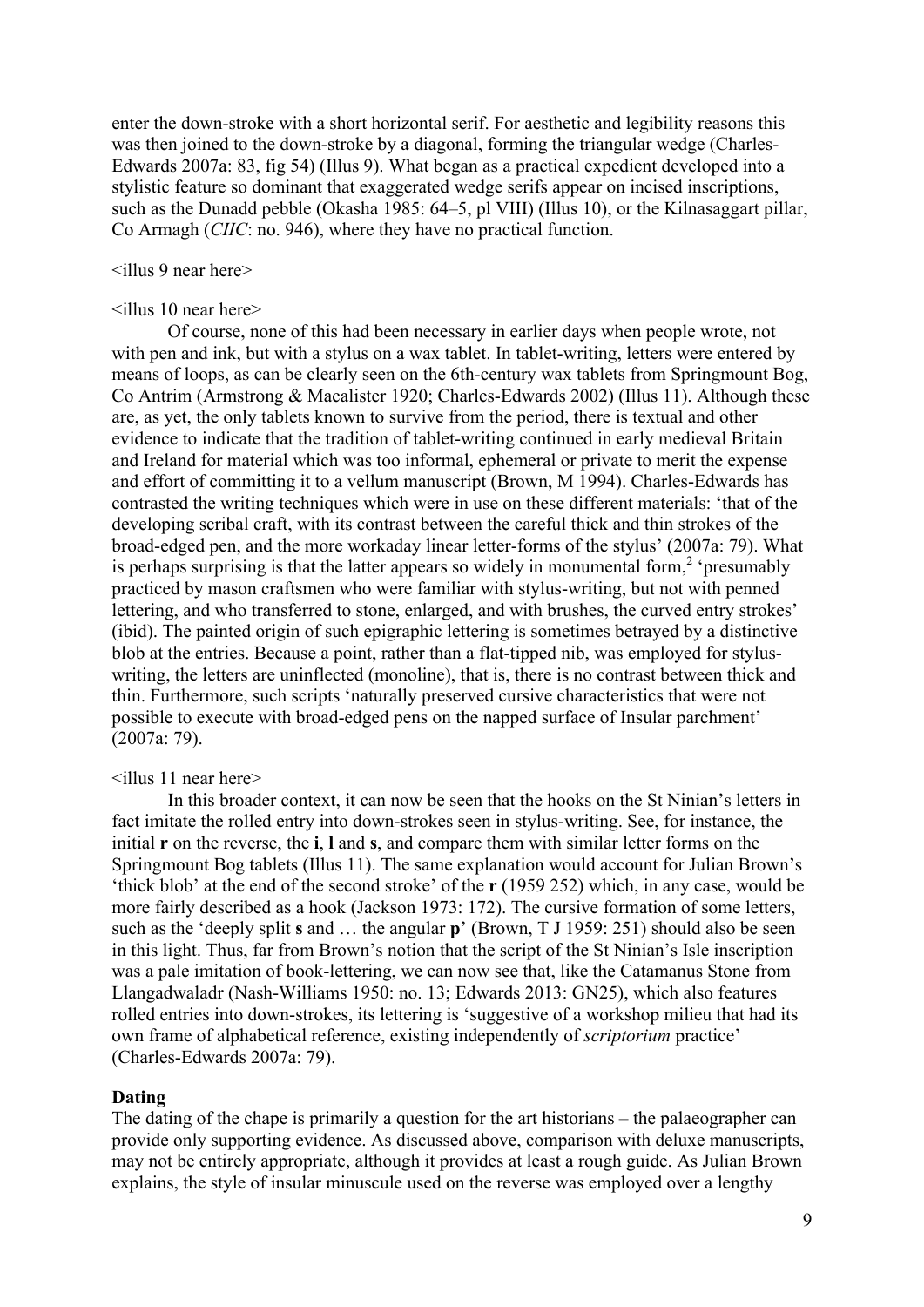period, from the 7th century to as late as the 10th (1959: 251) and so the formal majuscule on the obverse, which is more distinctive and short-lived, is a 'surer guide' to the date of the chape. In his view, this style of script is 'perfectly consistent with a date in the second half of the eighth century' (Brown, T J 1959: 251), although it could equally be somewhat earlier in the 8th century or as late as the second quarter of the 9th (ibid).

## **Reading and interpretation**

## Obverse

Taking the obverse first, INNOMINEDS is relatively straightforward. It opens with Latin *In nomine*, 'in the name of', which we would expect to be followed by one of the *nomina sacra –* the abbreviated forms of the names of the Godhead – in the genitive case. What we have is *ds*, which is the standard abbreviation for *D(eu)s* 'God', yet in this position, *Ds* would constitute a fundamental grammatical error: what is required is  $D\bar{i}$  for genitive *Dei* (Brown, T J 1959) 250). Such a gross error seems particularly unlikely in a formulaic phrase.

Okasha proposed that the minuscule **s**, as it appears on the chape, could be a misinterpretation of  $\overline{\mathbf{i}}$  in which the short horizontal bar above the **i** (which marks the abbreviation) has not been sufficiently distinguished from the entry stroke of the **s** and merged on subsequent copying (1985: 58). This assumes that the carver was working from a model written by someone else, which is possible, but not certain. Undeniably, the left hook which forms the entry into this, the final letter, is exaggerated, as will be seen by comparing it with the hooked entry into the **i** at the beginning of the line. In fact, the left hook is as long, if not slightly longer than the right hook of the **s**, which means the downstroke falls at the midline of the letter, well to the right of its usual position. The merging of the suprascript line with the following letter is the kind of error that even a literate scribe could make, and so it is not of great import in evaluating levels of literate skill, especially in this case, as the resulting '*ds*' could be rationalised as '*dei summi*'. As noted above, a contributing factor may have been the design consideration of tending to want to fill the space created by the backward lean of the preceding **d**.

More likely than either of these explanations, however, is Jackson's proposal that *ds*  is for *D(ei) S(ummi)*, 'of God the highest', a well-attested invocation (1960; Brown, T J 1959: 250). As he notes (Jackson 1973: 167–8), *in nomine di summi* appears on five<sup>3</sup> inscribed stone crosses from south-east Wales:<sup>4</sup> Margam 4, Margam (Cwrt-y-defaid) 2, Llantwit Major 3, St Brides Major and Wick (Ogmore Castle)<sup>5</sup>, all Glamorganshire; and Vaynor (Highway), Breconshire. These are mostly of 10th- or 11th-century date, though Llantwit Major 3 has recently been redated to 'probably late eighth century' (Redknap & Lewis 2007: 375–82), and thus may be contemporary with the St Ninian's Isle chape. Okasha (1985: 58) objects that *summi* appears in full on these Welsh examples, but on them space is not a problem whereas on the chape it is lacking in the extreme. Writing out *summi* in full would have added four letters, including two broad **m**s, to a text of only ten. The special circumstances of the chape could have necessitated an improvised abbreviation.

The *in nomine* formula derives ultimately from the command of the resurrected Christ to his disciples to go forth and baptise *in nomine Patris, et Filii, et Spiritūs Sancti*, 'in the name of the Father and the Son and the Holy Spirit' (Matthew 28:19). It appears in this form on two crosses from Glamorganshire: Merthyr Mawr, which is possibly 11th century (G99), and the mid-late 9th-century Llantwit Major 1 (Houelt Cross) (G63) (Redknap & Lewis 2007: 466–72, 369–73). The texts on both begin with the invocation: 'in the name of God the Father and of the Son (and) of the Holy Spirit ...'<sup>6</sup> The specific invocation to 'God the Highest' (*in nomine Dei summi*) occurs in a number of Hiberno-Latin texts of the 7th century onwards, including the *Cambrai Homily* and as the dedications/titles of a set of seven, late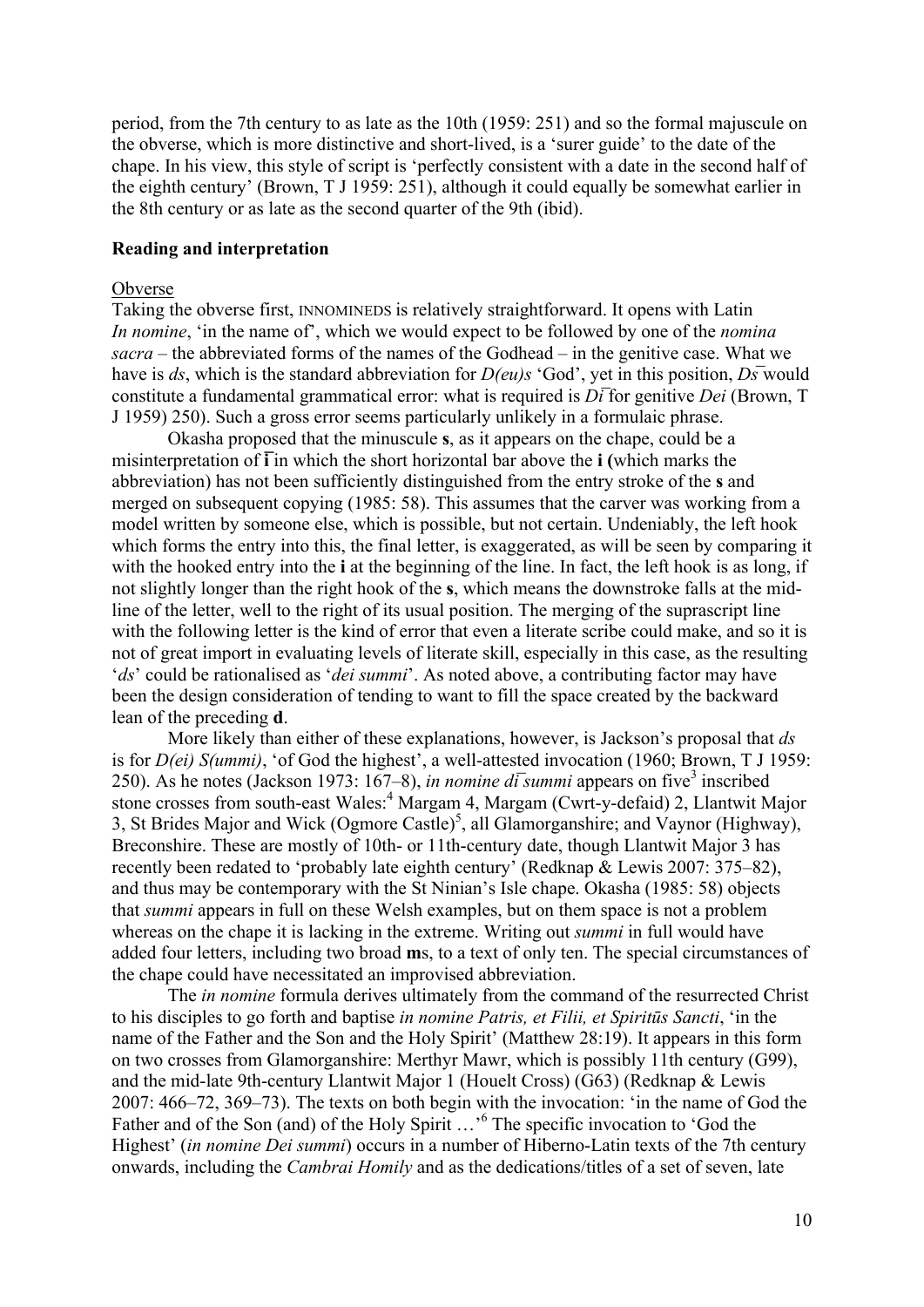8th-century, Hiberno-Latin sermons preserved in an Anglo-Saxon manuscript of Continental provenance (McNally 1979).<sup>7</sup> While the use of this formula is by no means exclusive to texts of Irish origin (it appears, for instance, as the invocation on ten extant Anglo-Saxon charters of pre-AD 900 date, with elaborated versions of this formula on a further 12,Sawyer 1968; see *ASChart* under Diplomatic Indexes > 'By Invocation'), the opinion of exegetical scholars is that it is 'connected, but not exclusively so, with Irish usage and tradition' (Kaestli & McNamara 2001: 652–3, n. 2), and thus, while 'not by itself a conclusive proof of the Hiberno-Latin element, is symptomatic of its influence' (McNally 1979: 123).

The Trinitarian sentiments expressed on the St Ninian's Isle chape contrast with the emphatically Christological focus of the opening words of the roughly contemporary inscription on the splendid cross-slab from the Pictish monastery of Portmahomack, at Tarbat, Easter Ross (Higgitt 1982; Okasha 1985: 61–3), which reads: *in nomine I(es)hu*   $Xr(ist)i$   $\ldots$  'in the name of Jesus Christ'.<sup>8</sup> Apart from Tarbat, and the Welsh monuments noted above, the use of the *in nomine* formula in epigraphy is not widespread in Britain and Ireland. In addition to the lapidary inscriptions there are a handful of examples of it on portable objects. The 10th-century Anglo-Saxon coin-brooch from Canterbury, inscribed *nomine domine*, '(in the) name of the Lord', is of limited relevance as its text is probably imitative of contemporary Scandinavian coin legends (Okasha 1971: 59). More pertinent is the small (4cm) slate pebble from Dunadd, Argyll, noted above, which dates to perhaps the 7th or 8th century and is incised with only the words *i(n) nomine* (Okasha 1985: 64–5) (Illus 10). This short text, in beautifully formed letters, was written by someone who was used to lettering with ink on vellum. This can be seen in the skeuomorphic, two-stroke quality of the **o**, formed as it would be with quill and ink, and in the triangular wedges at the entry to the letters, carefully reproducing the distinctive form of contemporary ink-on-vellum lettering (discussed above). Okasha interprets the inscription as practice letters, but it is perhaps more likely to be amuletic, deliberately recalling the various formulae, *in nomine dei*, etc. Hall has plausibly suggested the item may be a gaming piece (Hall 2007: 41). The '*In nomine …*' inscription on the Anglo-Saxon Coppergate helmet is discussed further below: its amuletic purpose is clear.

### Reverse

Turning now to the reverse, we have RESADFILISPUSSCIO. No word-division is indicated but, as Jackson says, '[t]o the Celticist, the interpretation seems quite obvious': *resad fili spusscio*, 'Resad son of Spusscio' (1973: 169). *Fili* for Latin *filii* is common enough, the difficulty then, is to explain what goes before and after. 9 Jackson said that neither name is known and that 'the second perhaps looks a little queer'. Given the proposed Pictish context of the chape, however, this did not trouble him as, in his view, 'rather little is known about Pictish nomenclature, but what is known indicates that quite often it was very queer indeed' (1973: 169). Jackson's 'all bets are off' attitude to Pictish influenced others, including Julian Brown, in whose view, 'the two names are unknown and so are not unlikely to be Pictish', noting that in his opinion 'there are plenty of Pictish names that sound far stranger than Resad and Spusscio' (1959: 253). I have argued elsewhere that Jackson has overstated the 'queerness' of Pictish (Forsyth 1997). The onomastic oddities he cites as equally queer are taken from the Pictish king-list and in large part their difficulty stems from tortuous textual transmission. More recent work on Pictish toponyms points increasingly to a near identity between Pictish and Brittonic (James 2009; Rhys 2015; Rhys 2020a; Rhys 2020b).

The admitted apparent oddness of a name 'Spusscio' has perhaps coloured Jackson's perception of Resad which, I would argue, is likely to be a straightforwardly Brittonic name derived from the root \**rets*- (from the Indo-European root \**ret*(*h*)- 'run'), as in the Gaulish names *Redsatus*, and *Restumarus*) (Evans 1967: 249–50). <sup>10</sup> This element appears in Brittonic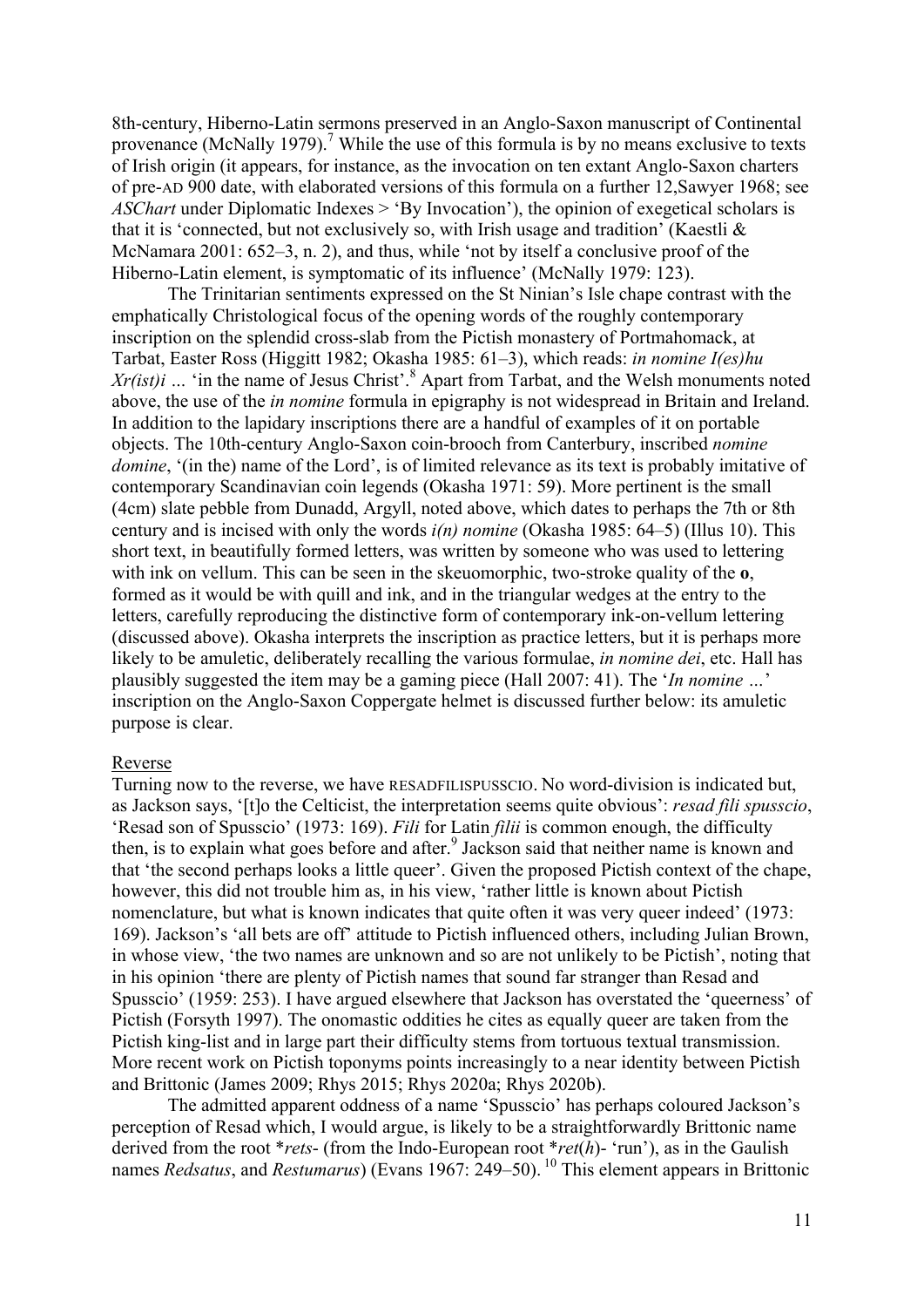as a simplex personal name, *Res*, *Ris* (> Rhys), and in a wide variety of compound names. The dictionary of Old Breton personal names lists no less than 23 different compound names with *Res* / *Ris* (Loth 1890: s.n.): 9th-century examples include *Resuuoret* / *Risuuoret*, *Restanet* / *Ristanet*, and *Risan*, with the diminutive *Resuc* / *Risoc* attested in the 11th century. Welsh examples of *Res* / *Ris* compounds include *Idris* (< Old Welsh *Iud-ris*) and Middle Welsh *Maelrys* (Sims-Williams 2002: 194 n. 1183). I would argue that *Resad* is the expected Pictish reflex of the name which is attested in Gaulish as *Redsatus* / *Re(s)satus*, feminine *Ressatu* (see Whatmough 1970: 1296–7 for various forms; also three attestations in Delamarre 2007: 230, 153). It appears, in the form *Ressatus*, in a Roman inscription from Dunaújváros, Hungary (that is, Intercisa in Roman Pannonia) (*RIU* vol 5: 1264). This is a fine tombstone erected to one Ulpius Enubico of the *Ala Britannorum*, an auxiliary cavalry unit of the Roman army, recruited, at least initially, in Britain. This costly monument was erected by his brothers and heirs, *Ressa*[*tus*] and *Susso*. <sup>11</sup> The geographical origin of this family, and of the numerous others whose Celtic-named members erected epitaphs at Intercisa (Raybould & Sims-Williams 2007: 252–7) is not known, although given the origin of the regiment it is possible the family had British, or even northern British, roots. If the comparison with *Ressatus* is correct, then we should expect the final syllable of *Resad* to have been pronounced /ad/, not /að/, that is, to have undergone Brittonic voicing to /-ad-/, as opposed to Gaelic spirantisation (Jackson 1953: 396–9). Normal orthographic usage in the other branches of Brittonic was -ad  $=$  /a $\delta$ /, but forms such as Uurad/Ferat in the Pictish king-lists (Anderson 1980) suggest this may not have been the case in Pictish, however Brittonic spelling is not entirely consistent, so it would be wrong to press this too far (see Falileyev  $2000: 65$ ).<sup>12</sup> Inflectional endings had been lost in Brittonic by the period of the chape's manufacture (Koch 1983) and so it is not possible to determine the grammatical case of *Resad*. From context and by analogy with the Coppergate Helmet, it is probably nominative. If 'Spusscio' is a name, I can find no parallel for it. Initial /sp/ is not an inherited Celtic feature, though it arises in Brittonic (but not Gaelic) from earlier  $/sk^{w}$  (Jackson 1955: 529, 534–5; Jørgensen 2012), 13 It does, however, occur in Latin, in which connection, note the name *Spurcio* which appears on a probably 4th-century inscription on a rough slab from Maryport in Cumbria (Maryport III (*RIB*: no. 863) '[S]PURCIO VIXXIT ANNOS LXI'). Another similar slab from Maryport features the definitely Celtic name *Rianorix* (*RIB* no. 862) (Sims-Williams 2002: s n). Now 'Spurcio' is not 'Spusscio', although it could be mistaken for 'Spuscio', if written in minuscule script, the **r** and **s** of which are easily confused. 14 By now, however, we are clutching at straws, especially as Spurcio itself is not explained, and the two names are separated by perhaps four centuries of sound changes. The similarity is doubtless no more than coincidence. On an altogether different tack, McRoberts proposed that 'spusscio' is not a name at all, but an abbreviation for *Sp(irit)us S(an)c(t)i*, 'of the Holy Spirit', to be taken with the preceding *fili* as '*Fili (et) Sp(irit)us S(an)c(t)i'*, 'of the Son and of the Holy Spirit' (1965: 236–7). Certainly, *spus* and  $s\overline{ci}$  are the common abbreviations for *spiritus* and *sancti* (Jackson 1973: 168; Okasha 1985: 58) and the lack of suspension marks is not a worry. The omission of *et* which troubled Jackson, may be accounted for by the extreme lack of space. Nonetheless, to Julian Brown, McRobert's reading seemed 'impossible' (1959: 252), as it failed to account for the unknown 'resad' and the otherwise unaccounted for final 'o'. For similar reasons, Jackson found it far-fetched (1973: 168).

Michelle Brown, on the other hand, not only accepted McRobert's interpretation, but went a stage further and disposed of *Resad*, taking the whole thing as Latin *res ad Fili Sp(irit)us S(an)c(t)io* 'property of the son of the holy spirit'(pers com in Spearman 1989). Removing, as it does, any linguistic connection with Pictland, this interpretation has found favour with those who would like to see the St Ninian's Isle chape as an Anglo-Saxon production. There are, however, significant difficulties with it.There is the theological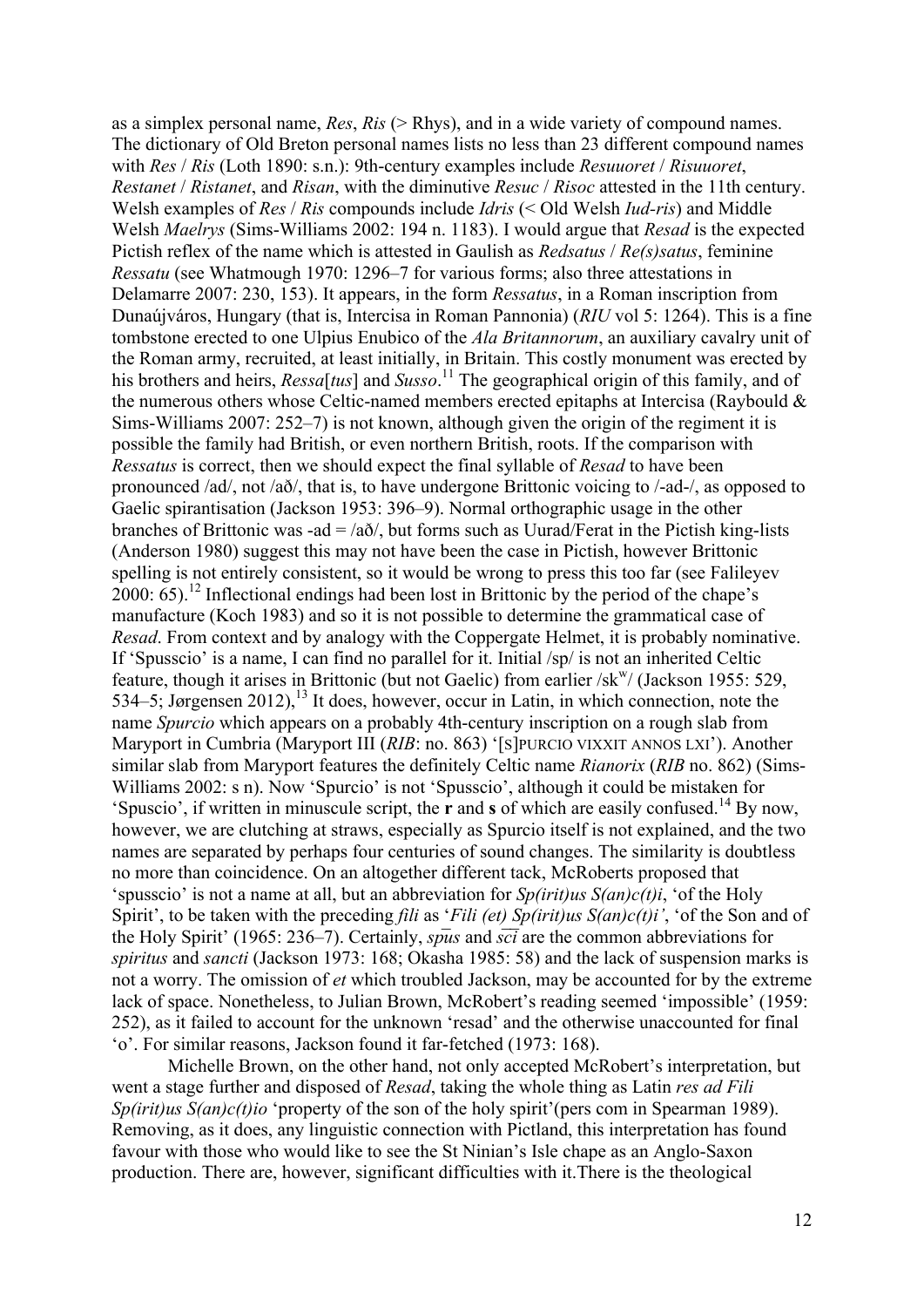question of who is meant by the 'son of the Holy Spirit'? More likely would be *Fili (et) Spiritus Sancti*, 'of the Son (and) of the Holy Spirit', although, what then of the third part of the Trinity? And what, in any case, might it mean that something claimed to be 'the property of the Son (and) of the Holy Spirit'? As Graham-Campbell points out, while the example of the York (Coppergate) helmet, discussed further below, demonstrates that 'Christian invocations were regarded as appropriate to arms and armour in the eighth century', the York inscription 'does not lay claim to be holy property' (2002: 31). While the preposition *ad* usually takes the accusative case, it did appear in Classical usage with the name of a deity elliptically for *ad templum* or *aedem*, 'to the temple of the god X', so the fact that *ad* is followed by (genitive) *fili* is perhaps not a fatal objection. A Christian equivalent of this expression could be *ad (altarem) Dei*, although I have not been able to find any Christian attestations of such a formula. A further difficulty concerns semantics. The noun *res* 'thing, matter, affair, fact' has a broad range of meanings but these are predominantly abstract or generic. While it can refer to 'an actual thing, reality' as opposed to the 'appearance of a thing, mere talk' (Lewis & Short 1879, s.v.), it is not usually used in such a concrete sense of a specific actual object. Finally, this interpretation, like the others, leaves unexplained the ending of *sanctio*.

I would argue that it is not necessary to explain away 'Resad' and that the sequence is most readily explained as a Pictish personal name. I am, however, persuaded by the McRoberts/Michelle Brown interpretation of the rest of the line and therefore take the reverse as: *Resad – Fili(i) (et) Sp(iritu)s S(an)c(t)i o*, 'Resad – of the Son and of the Holy Spirit, o(- )'. I will return to a possible explanation of the final **o**, but for now will restrict my discussion to what precedes it. To make sense of this phrase we need to read it together with the text on the obverse: 'In the name of God (*or* God the highest) (and) of the Son (and) of the Holy spirit, – Resad'. Grammatically and semantically the name is separate from the invocation of the Trinity, but graphically and symbolically it is enveloped by it.

In this respect, a direct comparison may be made with the inscribed helmet from Coppergate, York, discovered in 1984, which dates to the third quarter of 8th century, and is therefore roughly contemporary with the St Ninian's Isle material (Tweddle 1992). This parallel was noted by Michael Spearman (1989) and has been discussed by subsequent commentators (Tweddle 1992: 1134–5, Webster & Backhouse 1991: 224; Graham-Campbell 2002: 31; Webster 2017). It is worth examining in detail. The Coppergate text is inscribed twice on strips which run over the top of the helmet from front-to-back and ear-to-ear, creating a cross over the wearer's head, which, as Webster (2017) points out, is by its form, intrinsically apotropaic. The Coppergate inscription is much longer than the St Ninian's Isle text, there being far more room available. In further contrast to St Ninian's Isle, word division is clearly indicated, and abbreviation is consistently marked by a suprascript line. The inscription is discussed in detail by Okasha (1992a) who reads it as follows:

INNOMINE:D̅NI:NOSTRI:IHV:SC̅S:SP̅S: D̅I:ET:OMNIBVS:DECEMVS:AMEN:OSHERE:XPI *In nomine D(omi)ni Nostri Ih(es)u S(an)c(tu)s Sp(iritu)s D(e)i et omnibus decemus amen. Oshere Χρ(ist)i*

There are a number of difficulties with interpreting this text. The abbreviation SCS SPS is ungrammatical (it should be genitive), the verb *decemus* is unattested and appears to require emendation, and the word order is puzzling. Okasha emends SCS to SCI, and *decemus* to *dicimus* 'we say'. She takes this to mean:

'In the name of our Lord Jesus Christ, the Holy Spirit (and) God and to (*or* with) all we say Amen. Oshere.'

She acknowledges that separating *Ihu* and *Xpi* is 'odd' but to do so allows the rest of the text to be framed 'within a well-known Christian formula' (1992a: 1013). Binns, Norton and Palliser propose an alternative explanation (1990) in which they emend *decemus* to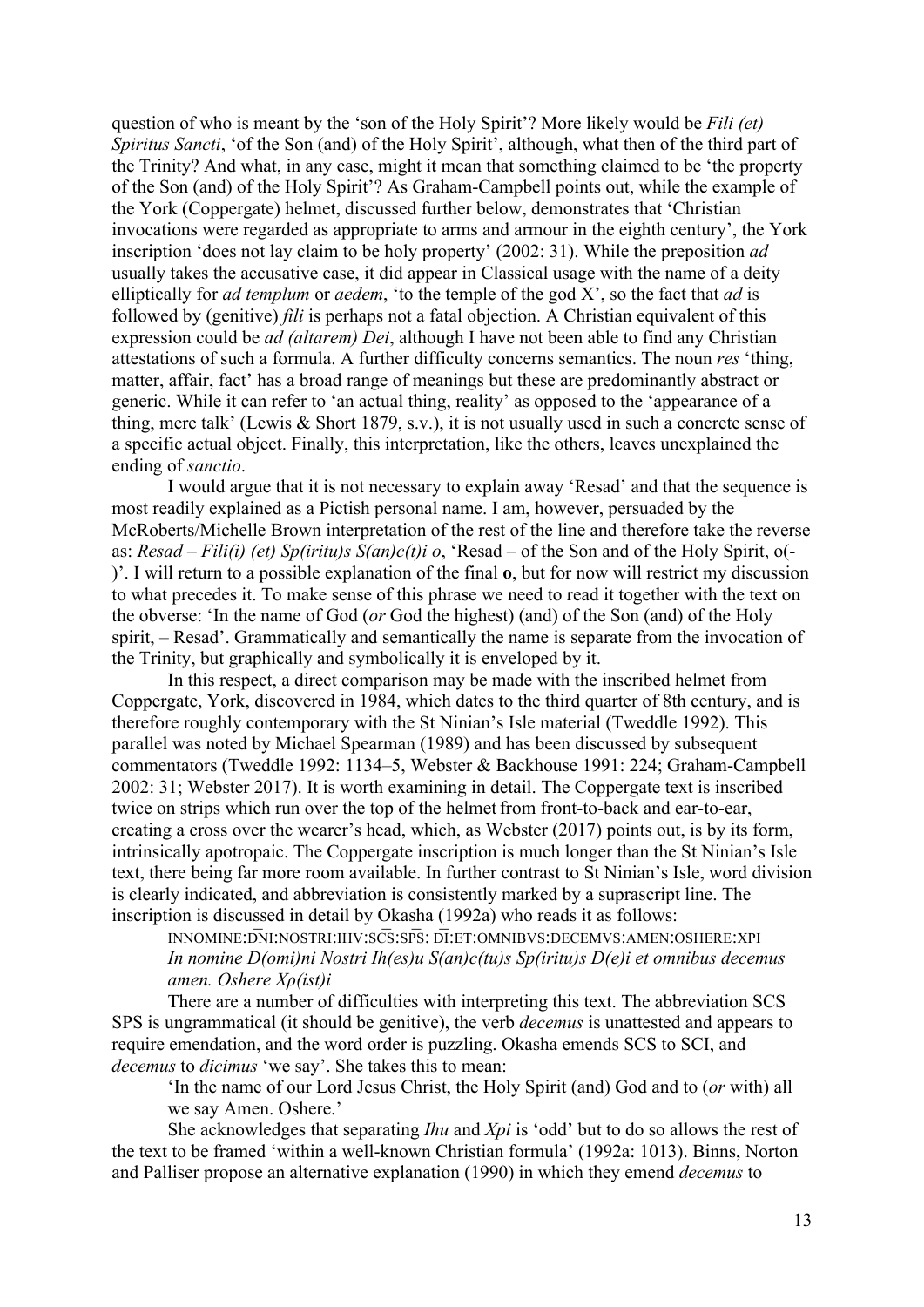*dicemus* (from *dicare* 'to dedicate, offer'), and take *scs* as an abbreviation for *sanctis* (dative or ablative plural) together with *omnibus*:

'In the name of our Lord Jesus Christ and of the Spirit of God, let us offer up Oshere to All Saints. Amen'

They point out that the helmet was discovered near to All Saints' Church, which, they argue, occupies the site of the Anglo-Saxon minster of All Saints at York, mentioned in historical sources (Binns et al 1990: 138). Ingenious though their interpretation is, Okasha points out a number of concerns: she notes that *scs* is not attested as an abbreviation of *sanctis*; the interpretation of Binns et al does extreme violence to the – admittedly difficult – word-order: it is far more natural to take the adjacent words *scs sps* together as 'Holy Spirit'; the verb *dicare* is rare; other Anglo-Saxon objects inscribed with personal names refer to the 'maker, owner or commissioner of the object' (1992a: 1014). Okasha's interpretation, notably her emendation of *decemus* to *dicimus*, is supported by her comparison with a number of Irish versions of the *Gloria in excelsis*. The earliest of these occurs in the late 7th-century *Antiphonary of Bango*r (Milan, Biblioteca Ambrosiana, MS C.5, fo.33r; Warren 1893–95: 1 vol 2, 31; Curran 1984): *domine filii unigenite ihesu christe sancte spiritus dei et omnes dicimus amen*. The same phrasing occurs in later Irish liturgical texts, including the 8th- or 9th-century *Stowe Missal* (Dublin, RIA MS d.II 3, fol 14r), and the 11th- or 12th-century Irish *Liber Hymnorum* (Dublin, Trinity College MS E.4.2, fol 9r). As Okasha explains, the interpretation of *omnes* is not certain. It could be vocative, parallelling the *nomina sacra* in the vocative, or it could be nominative 'we all say' (1992a: 1014). Either way, she notes that the phrase *et omnes dicimus amen* 'does not seem to appear in any other version of the *gloria*' adding that the fact that the Coppergate text is 'most nearly paralleled in early Irish liturgical texts raises some interesting questions about the relationship between York and Ireland at this time' (ibid). It does indeed.

Irrespective of the precise interpretation of the Coppergate text, it indisputably contains the following elements which help elucidate similar features on the St Ninian's Isle chape: an invocation of the Trinity, a single male-personal name, and unusual word order. The Coppergate precedent encourages us to read the two sides of the chape together as a single text:

'in the name of God (*or* God the highest) (and) of the Son (and) of the Holy Spirit, Resad

or rather, as the word-order is significant

'in the name of God (*or* God the highest) – Resad – (and) of the Son (and) of the Holy Spirit,

Read this way, the name and its bearer are protected by being surrounded by the triune God. God (or 'God the highest') himself is in the most prominent position, on the front face, with a whole line to himself, and with the most exalted form of script reserved for him alone. Graphically the next most prominent position is at the beginning of the second line and this is where Resad is positioned ('fronted'). An examination of the corpus of British inscriptions (Edwards 2007; Redknap & Lewis 2007) provides numerous examples of the manipulation of textual order and layout so that the name of the principal falls at the beginning or, occasionally, the end, of a line or some other visually prominent position contrary to natural (or unmarked) syntax. The careful positioning of personal names to give visual prominence is a technique also employed in Anglo-Saxon inscriptions. As discussed by Higgitt, the use of the mid-point of a text as a position of honour for the principal's name can be seen in the Late Anglo-Saxon lapidary inscription from Deerhurst (2004: 29–33). In this respect, it should be noted that, in addition to coming at the start of the second line, *Resad* simultaneously sits in the middle of the united text (ten letters before, 12 following).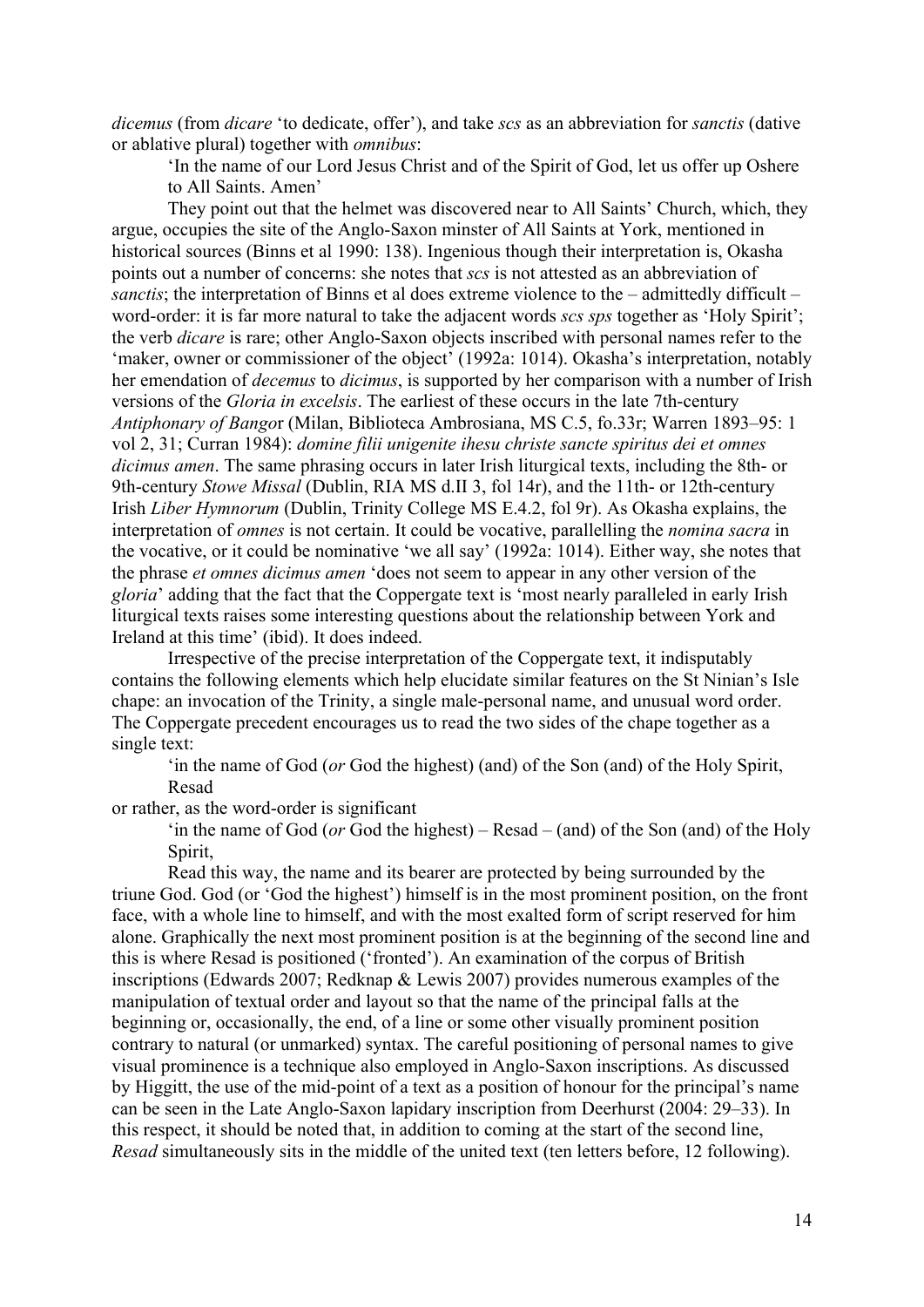What remains to be explained is the final, problematic letter: **o**. McRoberts (1965) suggested it was an 'ornamental filler', which, in Jackson's view, was 'a counsel of despair' (1973: 168). Equally despairing is Okasha's suggestion that the **o** is 'presumably an error, perhaps due to confusion over the abbreviating of nouns in oblique cases' (1985: 58). The Coppergate text and various other Anglo-Saxon examples tabled by Okasha demonstrate that such confusions were indeed not unknown, even on prestigious artworks. Nonetheless, we should be reluctant to fall back on 'ignorance' (other than our own) as an explanation until all others have been exhausted. Whilst agreeing with Jackson that 'ornamental filler' should not be an explanation of first resort, it should be noted that there are Welsh epigraphic examples of o-shaped ornamental fillers – for instance the two o-shaped rings which fill the blank space at the bottom of the inscribed panel on a 10th- to 11th-century cross-slab from Margam (Eglwys Nynnid 2) which opens with the phrase *in nomine* [*Dei*] (Redknap & Lewis 2007: 441–4, G87). These, however, are not letters, though they are very like letters.<sup>15</sup> Two other inscribed crosses from Margam (Cwrt-y-defaid 1–2) (Redknap & Lewis 2007: 427–36 (G84- 5)) also bear incised rings on their inscribed panels, although these are more closely tied to the decorative frames around the inscriptions.

What makes 'ornamental filling' an unlikely explanation for the St Ninian's Isle **o** is that the space available for lettering was finite and far from generous (contrast this with the Welsh examples which have large panels, only part of which is consumed by their inscriptions). The St Ninian's Isle designer was faced with a considerable challenge in attempting to accommodate the text whilst retaining geometric order and graphic harmony. The division of the **m** on the obverse shows that in cases of conflict, visual/design considerations trumped straightforward readability, although, of course, the inscription remains perfectly legible. The compression of the four-line minuscule script of the reverse between two lines is evidence that the designer took pains to completely fill the panel and avoid any blank spaces, even if this meant a distortion of letter forms. Given this careful attention to the graphic balance of the text, it is inconceivable to me that the designer would have left a blank space at the end requiring 'filling' in such a clumsy way.

Jackson (1973: 168) disposes of McRobert's (1965) suggestion that the final character is intended for an omega to match a hypothetical 'missing alpha' from the beginning. As he points out, other Insular examples have the Greek letter **ω** rather than '**o**'. Even were this not the case, the careful attention to layout discussed above makes the notion of a 'missing' letter far-fetched. Such explanations have a place in the toolkit of scholars used to lapidary inscriptions which are fragmentary or worn, or manuscript texts which have been copied and recopied without due attention. It is not, however, appropriate in this case for a text which is intact, undamaged, and very carefully designed and executed. I do not accept McRobert's 'missing alpha' and *a fortiori* reject Howlett's (2002) proposed interpretation of the text as:

*in nomine D(ei) s(ummi) | (Pat)res ac D(ei) Fili Sp(irit)us S(an)c(t)i o*

'In the name of God the Highest Father and of God the Son, of the Holy Spirit, Ω' which requires, not only a missing alpha, but also a missing **pat** of *patres* and demands that the 'horned' **a** be read as **ac**.

Far more likely is that the **o** is an abbreviation for something. Jackson dismissed McRobert's (1965) suggestion that the **o** stood for *omnipotentis*, 'almighty', on the grounds that it was not 'a recognised part of the *patris et filii* formula' (Jackson 1973: 168). A glance, however, at the great variety of invocations found on contemporary Anglo-Saxon charters suggests that there may have been more variation in such formulae than Jackson allowed. The corpus of pre-900 Anglo-Saxon charters mentioned above (*ASChart*) includes examples of, for instance, *in nomine Dei patris omnipotentis*, *in nomine omnipotentis Dei et Domini nostri Iesu Christi*, and *pater omnipotens Deus*. In adducing the parallel of Anglo-Saxon charter invocations I do not mean to imply any direct connection with the St Ninian's Isle chape,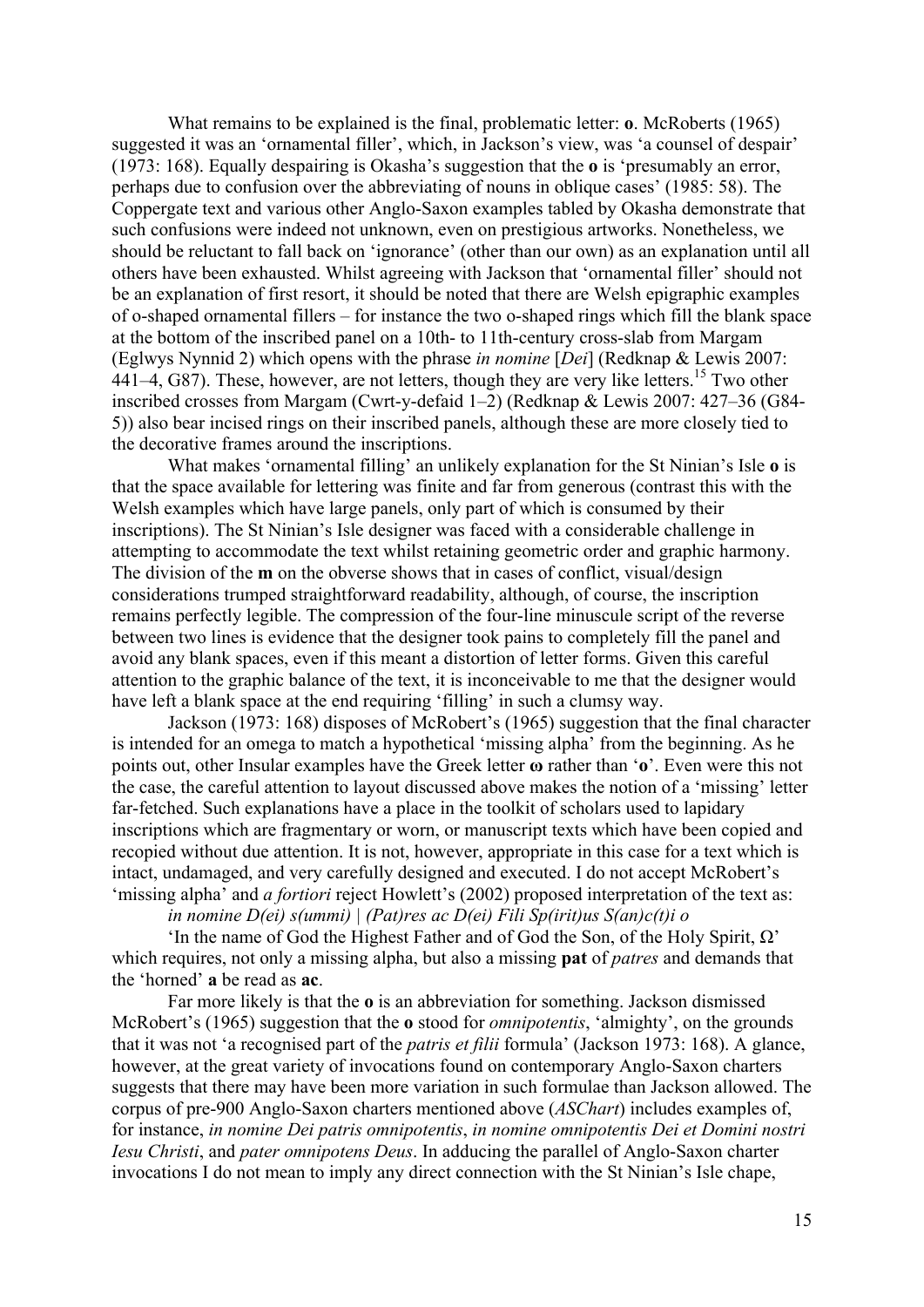merely that this body of material preserves – uniquely – a wide range of invocations which were in use in the Insular Church at the time and which are not recorded in other sources.

Returning to the Coppergate comparison furnishes an alternative possibility that the **o** is an abbreviation for *omnibus* 'to all' (as on the helmet) or *omnes* (as in the Irish *Gloria*). As explained above, in neither of these cases is it certain whether the 'all' in question refers to those appealing ('we all say') or those being appealed to ('to all', or indeed 'to all saints'). One further possibility is to read the two sides of the inscription as a request to the reader to pray (*ora*) in the name of God the Highest, the Son and the Holy Spirit, on behalf of Resad. Inscribed pre-Norman metalwork from Ireland, in the form of a dozen 10th- and 11th-century reliquaries, consistently requests prayers for the patron and maker(s) of the object, albeit in Irish (*oróit do X*, 'a prayer for X') rather than Latin (Michelli 1996).

If we accept that the **o** is an abbreviation, and that Resad has been fronted for graphic rather than grammatical reasons, the range of possibilities includes (but is not limited to):

*in nomine D(e)[i] (et) Fili (et) Sp(irit)us S(an)c(t) o(mnipotentis). Resad in nomine D(ei) S(ummi) (et) Fili (et) Sp(irit)us S(an)c(t)i (et) o(mnes dicimus, Amen). Resad*

*in nomine D(ei) S(ummi) (et) Fili (et) Sp(irit)us S(an)c(t)i (et) o(mnium sanctorum). Resad*

*in nomine D(ei) S(ummi) (et) Fili (et) Sp(irit)us S(an)c(t)i o(ra pro) Resad*

If the formula were a familiar one, say from a local form of liturgy, then a single **o** would be sufficient to stand for the whole word or phrase. To write it out in full would have required a number of additional letters. These could not have been accommodated without reducing the size of the script, which would in turn have meant areas of blank space above and below (unless the letters were unpleasantly elongated). This palaeographical explanation would be sufficient to account for the final abbreviation, and of the omission of the '*et'*s and their associated spaces, but it may have been desirable in and of itself. In another context, that of Roman republican funerary inscriptions which are typically 'rich in allusive abbreviations and readable only by those with the proper skill', Petrucci has discussed how the heavy use of abbreviations in an epigraphic text can serve 'to compress the text and render it still more dignified in the symbolic complexity of its signs' even when space is not at a premium (1998 (1995): 17). The Christian *nomina sacra* are not abbreviated for reasons of space, but as a mark of dignity and sanctity. Similarly, it could be argued that boiling down the St Ninian's Isle text to its bare essence, the minimum necessary to convey the sense, served to enhance its symbolic power and apotropaeic efficacy.

#### **Comparable inscriptions**

There are more than half a dozen examples of inscribed weaponry from Anglo-Saxon England, but in contrast to the St Ninian's Isle chape, most appear simply to record the maker's and/or owner's name (Webster 2017; Johnson 2020). A sword-guard from Exeter is inscribed in Latin with a maker formula (Okasha 1971: 70–1, no. 37) and the blade of a scramasax (knife) from Sittingbourne, Kent, has owner- and maker-formula on opposite faces (in Old English in roman script) (Okasha 1971: 113–14, no. 109). The Anglo-Saxon runic inscription on the Westminster scabbard guard (now in the British Museum) has been transliterated but 'not satisfactorily interpreted' – it appears to be gobbledegook – and is possibly amuletic (Webster & Backhouse 1991: 225; Webster 2017). This striking object is of particular interest in the present context as there is nothing very like it in the corpus of Anglo-Saxon metalwork, the closest parallels both come instead from Pictland. In form, it is like the scabbard depicted on the St Andrews 'sarcophagus', which has been interpreted as an Anglo-Saxon diplomatic gift (Henderson & Henderson 2004: 130, fig 190), and its animal head is closest to the heads on the St Ninian's Isle chapes (Wilson 1973: 138). It seems Anglo-Saxon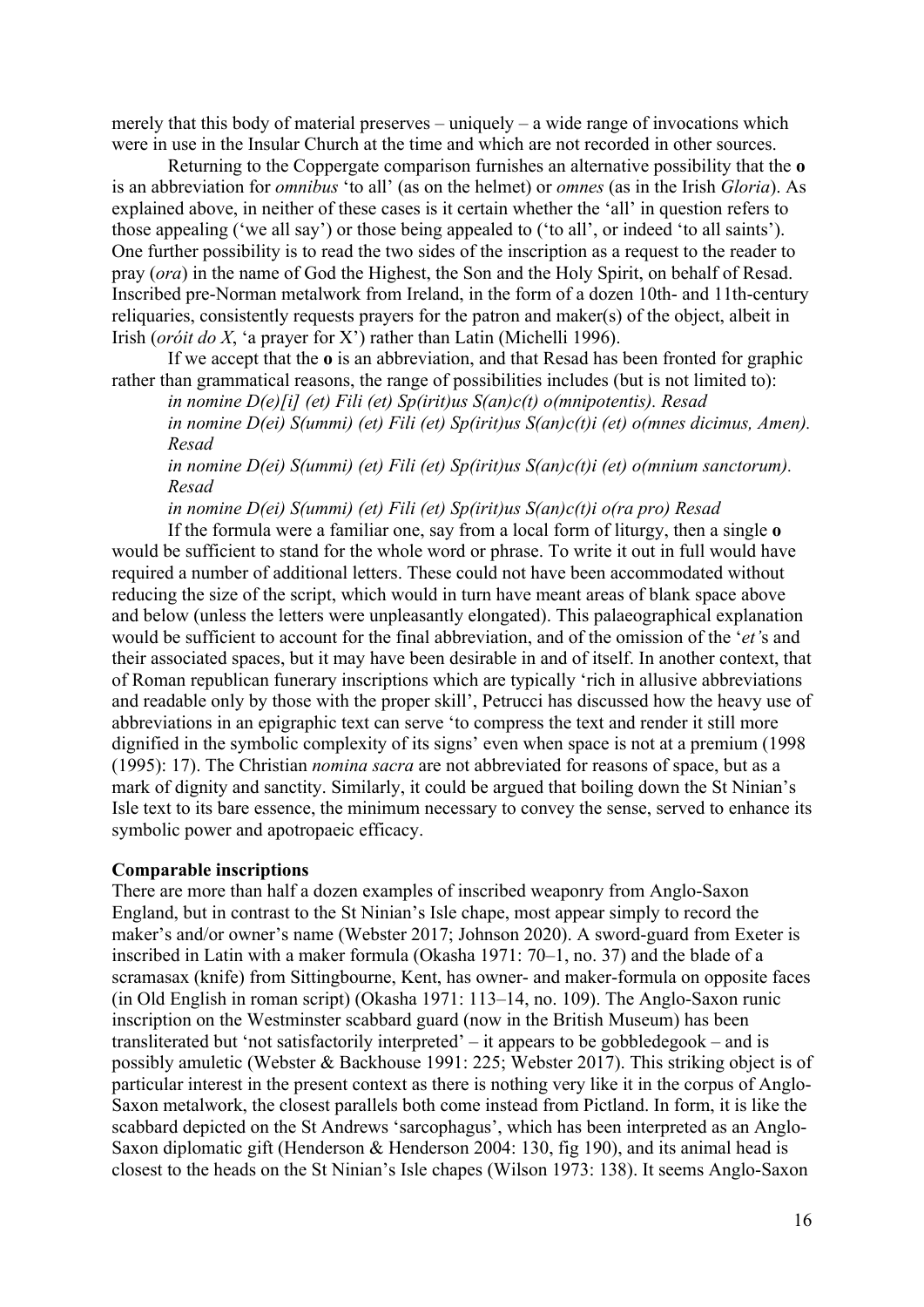sheaths and scabbards were not infrequently inscribed. Of the 20 extant leather sheaths for knives or daggers, three are inscribed (Okasha 1992b). These all date to the 10th or 11th century and come from areas of Anglo-Saxon England then under Viking influence. All are inscribed with a Latin maker-formula in capital script: '[*N*.] *me fecit*' '[N.] made me'. This may refer directly to the leatherworker, or, in the sense 'had me made', to the patron (Okasha 1992b). The lack of surviving weaponry from Celtic-speaking areas makes it difficult to know whether such inscriptions were a specifically Anglo-Saxon habit. A Norse runic inscription on a small bronze plaque, possibly a scabbard mount, from Greenmount, Co Louth, now in the National Museum of Ireland, Dublin (*CIIC*: no. 576), suggests not. It records ownership by a Gaelic-speaker: 'Donald "Seal's-Head" owns this sword' (Barnes et al 1997: 50–3, IR1; Jackson 1973: 170).

By far the closest parallel to the St Ninian's Isle chape inscription is, of course, the Coppergate helmet, but from the foregoing it will be clear that it is quite unlike the other extant items of inscribed Anglo-Saxon war-gear with their maker/owner formulae. Certainly, Shetlanders were aware of and responded to Anglo-Saxon metalwork styles, as demonstrated by the chip-carved brooch and the Anglo-Saxon-type spear from Scalloway (Campbell 1998; 2010), but the fact that the Coppergate text apparently derives from Gaelic liturgy reminds us that cultural influences flowed to, as well as from, Anglo-Saxon England.

#### **Concluding discussion: Implications for literacy and place of manufacture**

Julian Brown speculated that if the texts on the two sides of the chape 'were written by Picts, then they add something to our knowledge of Latin learning in the Pictish kingdom' (1959: 254). The choice of Latin over the vernacular is in keeping with British epigraphic tradition in general, and in contrast to Ireland where the vernacular had sufficient status to be the norm for inscriptions on all materials (Forsyth 1998). Brown argued that 'the sophisticated majuscule style of the obverse and the every-day minuscule style of the reverse indicates that the object was produced and used in a centre or centres where the full range of Insular handwriting, from the most formal to the most cursive, was known and used'. Furthermore, the high quality of this lettering showed that 'by the end of the eighth century, at the latest, Pictish scribes had little to learn about Insular handwriting, whether from Iona in the West or from Northumbria in the South' (Brown, T J 1959: 254). The subsequent archaeological identification of vellum manufacture at Portmahomack has provided tangible evidence of book production in northern Pictland (Carver et al 2016). Indeed, given the stylistic links between the St Ninian's inscribed chape (and pommel) and certain pieces of sculpture in Easter Ross, all of which Henderson sees as exhibiting Mercian influence (2017), and given the evidence of fine metalworking at Portmahomack, it is tempting to consider it as a potential place of manufacture of the chape.

While the chape's lettering certainly reflects familiarity with high-grade display scripts used in books, the distinctive looped entries to the down-strokes betray the fact that the person who wrote it was used to writing, not with pen on vellum, but with stylus on wax. Arguably, the layout of the lettering is 'artistic' rather than 'calligraphic', in the sense that letters are treated in part like geometric shapes, their integrity subordinated to overall graphic balance.

Rather than support the assumption of previous writers that the lettering was designed by one individual (literate), and implemented by another (non-literate), these features point instead to it having been both conceived and executed by a single literate artisan. This is consistent with the situation in early medieval Ireland. Griffin Murray has taken issue with earlier scholars who assumed there was a dichotomy between the design and manufacture of early medieval Irish metalwork. Murray shows that there is no evidence to support this anachronistic distinction and, on the contrary, 'the craftsmen who created the elaborate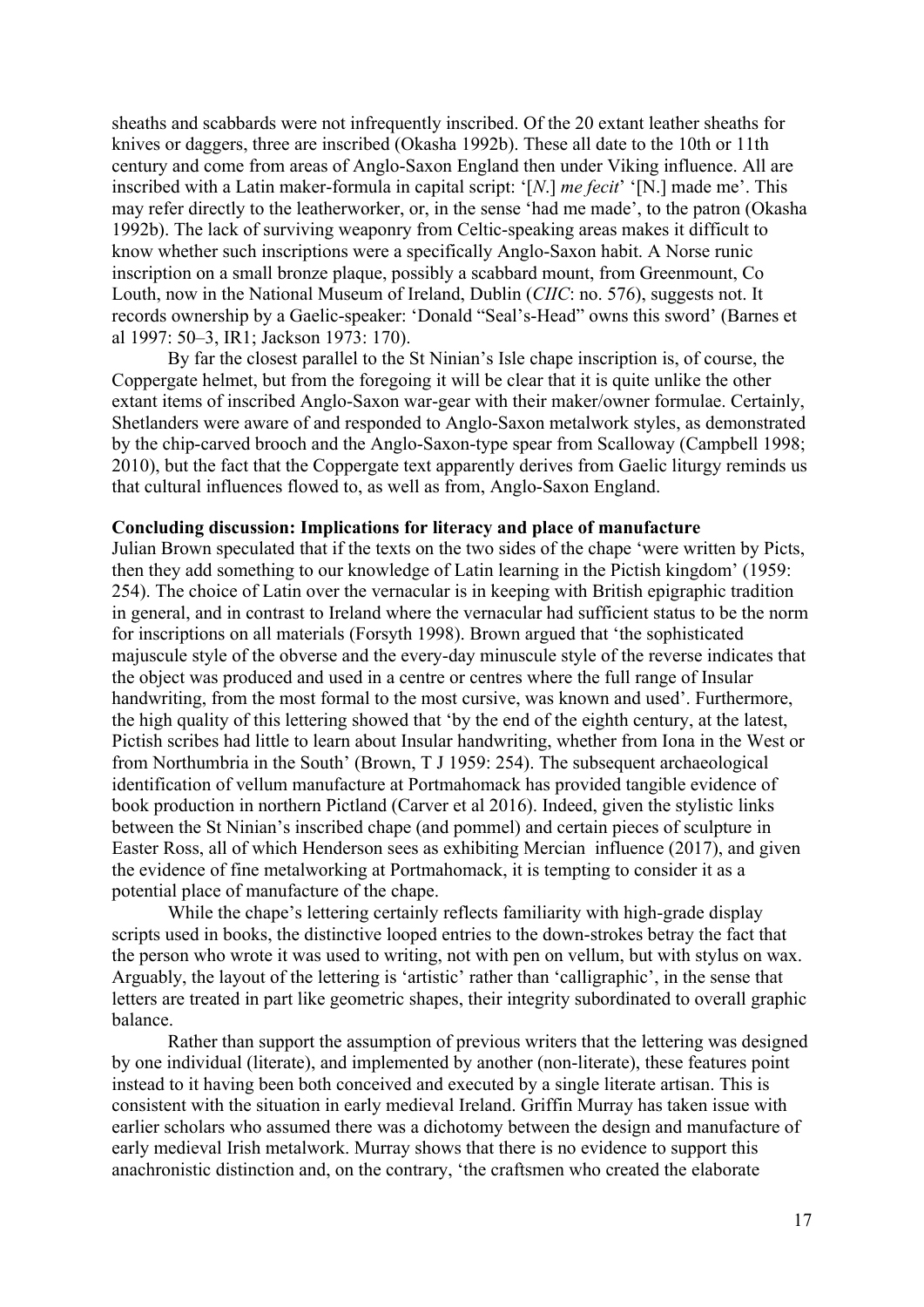Church metalwork of early medieval Ireland were educated individuals of reasonably high status, whose creations were made, not as commercially driven commissions, but as devotional acts' (2013: 172). Murray argues that many – though, of course, not all – of these craftsmen, were clerics and likely to have been literate. This is borne out by a number of dedicatory inscriptions, and by physical evidence, such as the assembly marks on the 8th– 9th-century Derrynaflan patten, which include several letters (Brown, M 1993), and the inscription round the bowl of the roughly contemporary Ardagh chalice (Murray 2013: 164).

Clearly, the chape is a military fitting, not an ecclesiastical item, but this does not mean it could not have been made in an ecclesiastical workshop. Murray provides compelling evidence that, at least in 12th-century Ireland, clerics who made ecclesiastical metalwork also made secular objects. For example, on 'both stylistic and technical grounds' it appears that the same anonymous artisan made both the Bearnán Chúláin, an early 12th-century bellshrine from Glenkeen, and the handle of a sword found on the bed of Lough Derg near Curraghmore, both Co Tipperary. Similarly, stylistic considerations point to a single master craftsman named Nechtan being responsible for no less then four extant items of metalwork: two ecclesiastical and two secular (the Lismore crosier, a cross from Cloyne, Co Cork, the Small's Reef sword-guard, and a drinking-horn terminal now in Carlow County Museum) (Murray 2013: 170–1). This physical evidence is augmented by textual evidence: the 12thcentury Middle Irish *Life of Colman Son of Luachan* features a 'famous goldsmith' (*certt amræ*) who was a member of the monastic community of Tech Conan, who 'made a bridle with gold and with silver for the king of Offaly', which was worth 12 cows (Meyer 1911: 38– 9; Murray 2013: 169).

There is, therefore, no reason to doubt that the St Ninian's Isle chape could have been made by a clerical silversmith, and the fact that the lettering on the obverse is imitative of bookhand appears to point in this direction (cf Julian Brown's view (1959: 254) that it was made 'near, or even in, an ecclesiastical establishment of some importance'). Though we might expect many (most?) clerics to have a basic competence in everyday stylus-writing, not all literate clerics would have been trained in the quite different writing methods used in the specialist work of lettering on vellum. It should go without saying that the Church in Shetland would have been in possession of, at the very least, the key scriptural and liturgical manuscripts (note the depictions of clerics carrying book satchels on sculpture from Papil and Bressay (Scott & Ritchie 2009: 18–19)). Whether or not one believes any books were actually made in Shetland or had to be imported from further afield is a separate question, but it does not seem overly far-fetched to imagine a scriptorium of some sort on Shetland. The widespread use of the ogham script on monumental sculpture in Shetland reflects a general engagement with and interest in literacy, which may also have encompassed secular society.

Henderson has argued convincingly (Henderson & Henderson 2004: 113; Henderson 2017) that the St Ninian's Isle chape was produced in a Pictish workshop of some sophistication – and the proposed identification of the name Resad as Brittonic (that is, Pictish) supports this argument – but the location of that workshop remains elusive. Modern perceptions of Shetland as remote and, before the advent of North Sea oil, relatively impoverished, may be less valent for the early Middle Ages: the ambitious nature of the sculpture from St Ninian's Isle and Papil reflects a degree of wealth and sophistication in the Church in Shetland, deriving from effective lay patronage from the kind of people who lived in the contemporary settlements at Scalloway, Jarlshof and Old Scatness (Ritchie 1997; Turner 1998; Sharples 1998). Nor was Shetland disconnected from mainland Scotland: the sculpture demonstrates awareness of and responses to material and ideas from further south (Scott & Ritchie 2009). Nonetheless, it seems unlikely that the archipelago could have supported the volume of work and number of artisans necessary to sustain craft production at the level of accomplishment required to produce something of the exceptional quality of the inscribed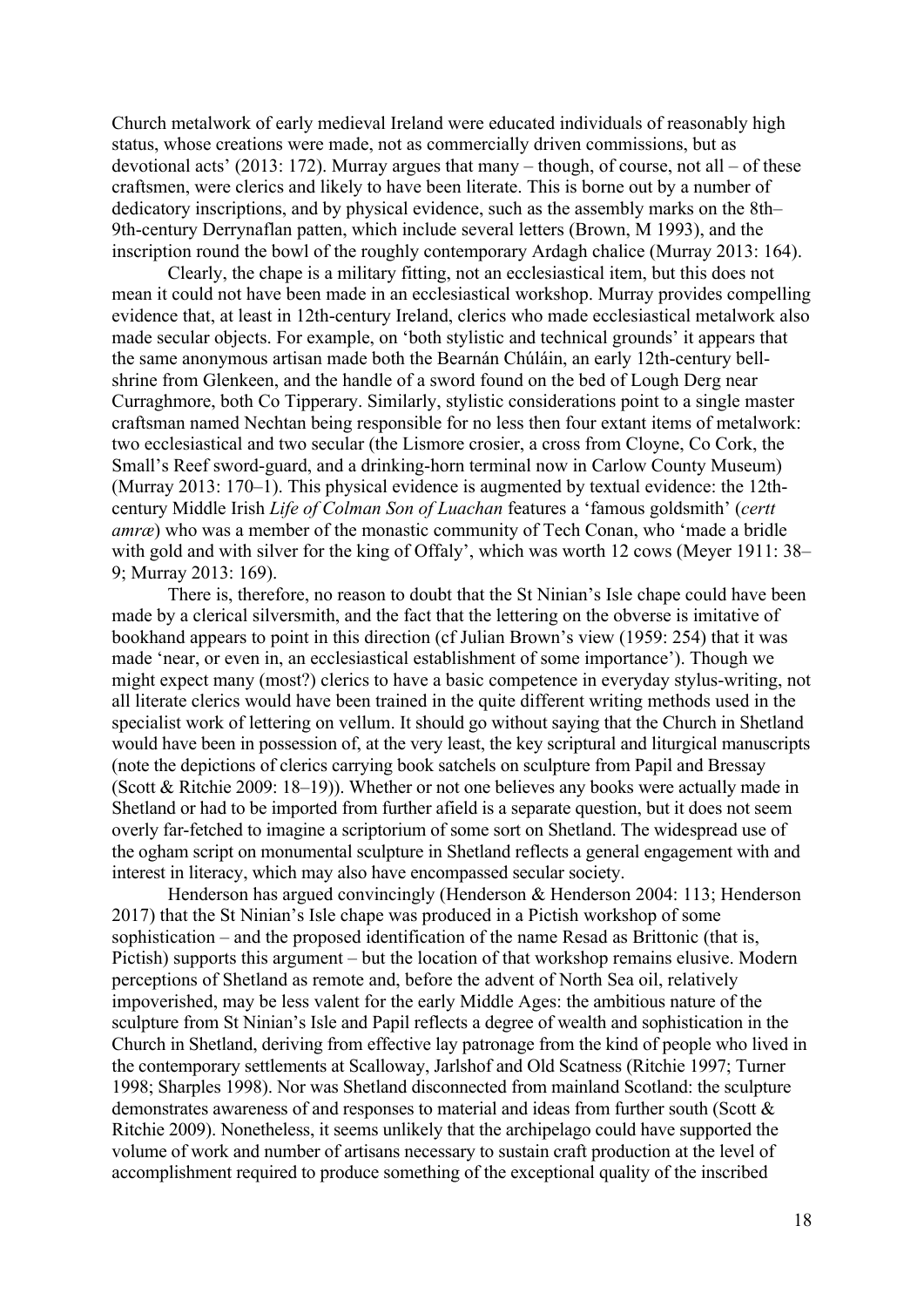chape. Graham-Campbell (2002, 2008) has drawn attention to the considerable variation in silver content between the different components of the hoard, and to the differing levels of skill exhibited in their manufacture and repair. Clearly, the hoard encompasses work from a range of workshops/individuals and it is unlikely they were all located in Shetland. The lack of wear on the smaller, uninscribed chape and the lower level of skill and sophistication evident in its manufacture led Graham-Campbell (2002: 32) to argue that it is probably a local reinterpretation of the inscribed chape, a view endorsed by Webster (2017: n. 69), further underscoring the gap in quality and the likelihood that the inscribed chape was produced at a major centre elsewhere.

The inscribed chape is 'much worn', 'slightly buckled at one end' and 'has been repaired on the back face of the terminal' (Wilson 1973: 64). It had seen a lot of use before it came to rest in the larch-wood box which was to be its home for over 1,000 years. Perhaps, most simply, Resad, was its original owner, and bequeathed it to his local church at the end of a long life. Alternatively, it may have had a more complex life, passing from him to a succession of other owners as a gift, bequest or pledge, travelling who knows how far before finally reaching St Ninian's Isle. Webster asserts that 'swords and weapons are more likely to travel from their place of origin than most other prestige artefact types, given the exigencies of warfare, and the travels of royal entourages' (2017). While this is perhaps open to debate, especially when compared with penannular and pseudo-pennanular brooches which also seem to have circulated widely, nonetheless, the presence of Anglo-Saxon weaponry at Scalloway, noted above (Campbell 1998; 2010), testifies to the ways in which objects could circulate far and wide. The presence of shrine posts on the Isle may reflect a developed saints-cult (although unlikely to be Ninian's at that date) which might have attracted pilgrims from outwith Shetland, who may well have taken the opportunity to donate valuable objects to the saint's successors. A valuable piece of weaponry might be considered a particularly suitable object to give if one were doing penance for an act of violence.

Early medieval Shetlanders were entangled with the wider world. The political dominance of Fortriu in the mid-late 8th century, during the reigns of Onuist son of Urguist and his successors, meant the centre of political gravity and artistic production appears to have centred further south, around the coasts of Moray and Easter Ross. We lack the historical evidence to be sure, but the rulers of Shetland may have been in alliance with, or acknowledged the over-kingship of the kings of Fortriu. They would likely have visited or been visited by them, perhaps even participated in their entourages or campaigned alongside them in battle, and been rewarded for their loyalty with gifts of precious objects. Precisely where in Fortriu such objects were manufactured is unknown, but several reasons combine to suggest the Tarbat peninsula as a potential place of origin for the St Ninian's Isle inscribed chape. Craftsmanship of exceptional quality is evident on the peninsula in the sculptures at Shandwick, Nigg, Hilton of Cadboll and Portmahomack, and several of these pieces exhibit Mercian influences of the kind also identified on the St Ninian's Isle chape (and pommel). At Portmahomack there is evidence, not simply of literacy, but of deluxe book production, not only in the form of the parchmenerie but also the unique relief inscription in display capitals. That there is also evidence there of fine metalwork means that Portmahomack is a plausible contender for the chape's place of origin, though any such identification necessarily remains speculative.

Whether or not the chape was made in Shetland, it was clearly valued in Shetland. Resad may have been the maker of the chape, but it is far more likely he was the person for whom it was made (Okasha 1985: 59).The near total lack of historical records for the North in this period means there is no means of identifying who this Resad might have been. Silvermounted weapons were symbols of status (Graham-Campbell 2002: 38) and so he would have been a powerful and wealthy man, a magnate or even a king. Perhaps he was based on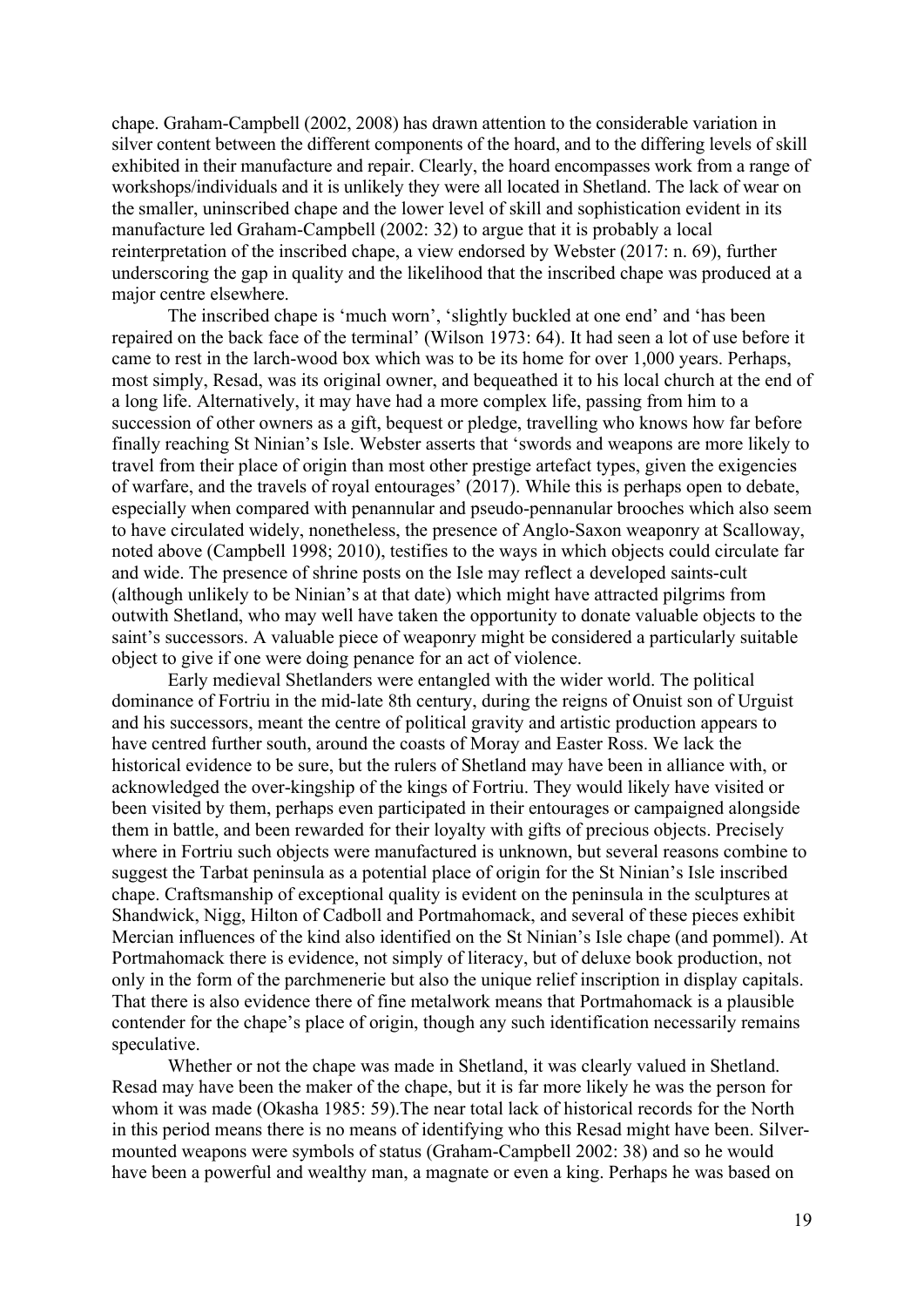Shetland, perhaps not. Whatever his identity, he 'was a pious Christian who drew his sword in the Lord's name or invoked his protection when he did so' (Jackson 1973: 170).

# **Acknowledgements**

This article is a substantially reworked version of a paper delivered at *The St Ninian's Isle Treasure, Fifty Years Since* conference, held in Lerwick in July 2008 to mark half a century since the discovery of the hoard. I am grateful to staff of Shetland Museum and Archives, especially Brian Smith, for organising the conference and the accompanying field-trip to St Ninian's Isle, and for inviting me to participate. It had been hoped to publish the conference papers in a single volume but this has not proved possible after more than a decade. The delay has, however, led me to a number of insights not grasped at the time. I am most grateful to those who have discussed this material with me or otherwise supplied assistance, whether at the time of the conference or subsequently: Thomas Clancy, Stephen Driscoll, James Graham-Campbell, George Henderson, Isabel Henderson, Guto Rhys and Alex Woolf. I am grateful to the late Tommy Watt and his colleagues for facilitating my visit to Shetland museum in 2008, including my inspection of the stone objects from Vaivoe and Bigton. I also wish to record my gratitude to the two anonymous reviewers who helped me clarify the focus of this article; and to Frances Driscoll and Adrián Maldonado for assistance with the illustrations.

My understanding of the St Ninian's Isle chape inscription owes much to the work, published (2002, 2007a, 2007b) and unpublished (2006), of the late Dr Gifford Charles-Edwards who tragically died just a few days before the 2008 conference. I was privileged to know her and to benefit from her unique perspective on Insular epigraphy, a perspective informed not only by her scholarship but by her practice as an artist, as a calligrapher and as an epigrapher. Her loss is still most keenly felt. To her memory I respectfully dedicate this essay.

# **Captions**

ILLUS 1 The St Ninian's Isle hoard (inscribed chape at bottom of picture). (© Trustees of the National Museums of Scotland)

ILLUS 2 The inscribed chape: obverse. (© Trustees of the National Museums of Scotland) ILLUS 3 The inscribed chape: reverse. (© Trustees of the National Museums of Scotland) ILLUS 4 Detail of the inscription: obverse. (© Trustees of the National Museums of Scotland) ILLUS 5 Detail of the inscription: reverse. (© Trustees of the National Museums of Scotland) ILLUS 6 The text of the inscription written as if in bookhand (a) obverse, (b) reverse. (After Brown, T J 1959: figs 72–3)

ILLUS 7 M as three separate strokes: *Medicii*, cross-slab from Lethnot, Angus (detail). (Canmore SC 1359712)

ILLUS 8 Epigraphic small **O**: Whithorn St Peter stone (detail). (Canmore SC 593550) ILLUS 9 Bookhand versus tablet writting: formation of wedged serifs. (Image by Frances Driscoll after Gifford Charles-Edwards 2007a: 83, fig 54)

ILLUS 10 Bookhand reproduced in stone: Dunadd pebble (showing imitation of wedged serifs and two-stroke '**O**'). (© Trustees of the National Museums of Scotland')

ILLUS 11 Comparison of letter-forms. (a) St Ninian's Isle chape, reverse: Letters in alphabetic order; (b) Selected letters from Springmount Bog tablet 3v: **b**, **n**, **i**, **l**, **p**, **r**, **s**. (© The author)'

# **Abbreviations**

*ASChart*: Nelson, J & Burgart A 2018 *Anglo-Saxon Charters*. http://www.aschart.kcl.ac.uk/. Accessed 25 November 2019.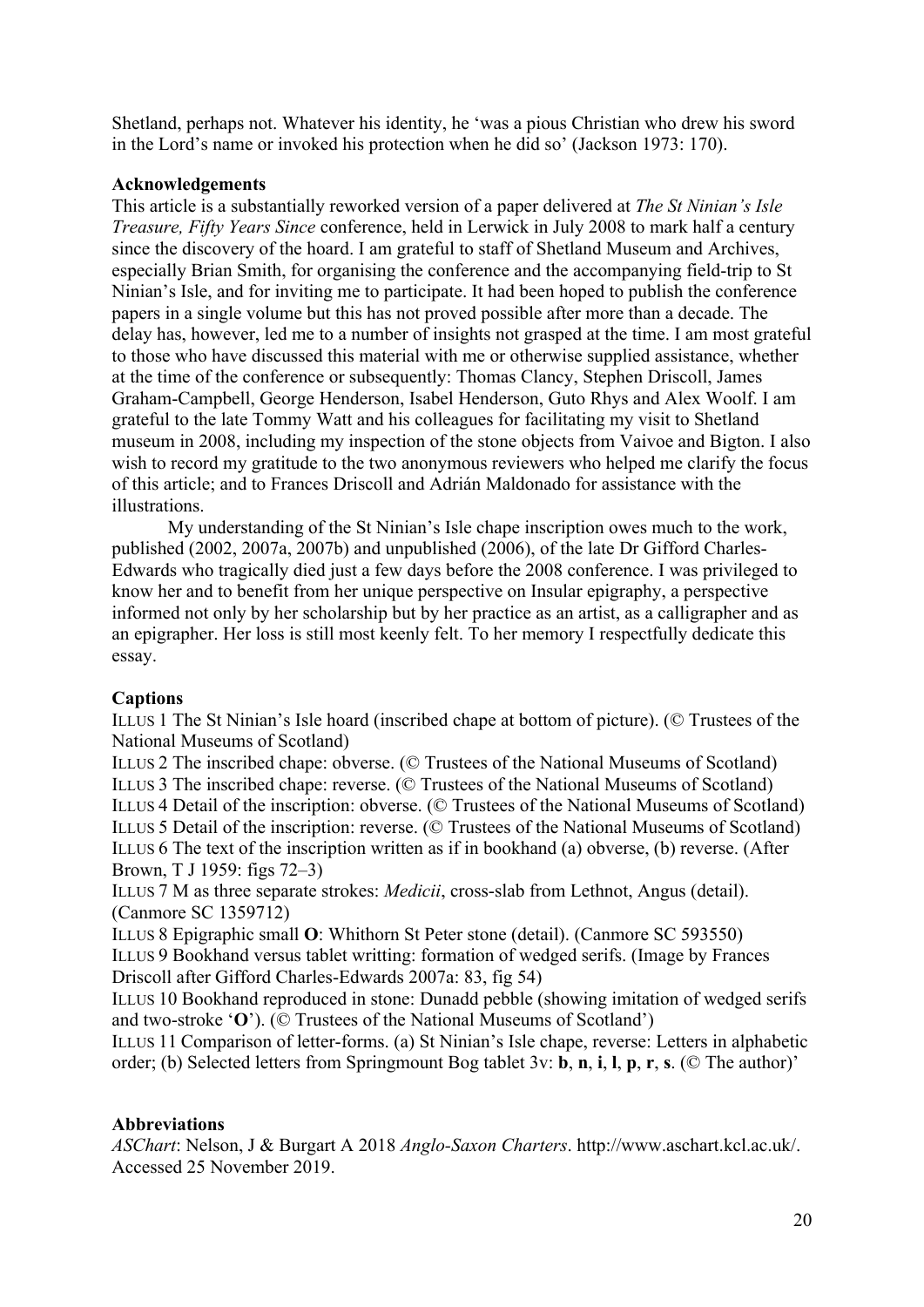*Bede HE*: Bede's *Historia Ecclesiastica* = Colgrave, B & Mynors, R A B 1969 *Bede's Ecclesiastical History of the English People*, reproduced 1991. Oxford: Clarendon Press. *CIIC*: Macalister, R A S 1945, 1949 *Corpus Inscriptionum Insularum Celticarum*, 2 vols, Dublin: Stationary Office.

*eDIL*: Toner, G, Ní Mhaonaigh, M, Arbuthnot, S, Theuerkauf, M-L & Wodtko, D (eds) 2019 *Electronic Dictionary of the Irish Language*. www.dil.ie. Accessed 25 November 2019. *RIB*: Collingwood, R G & Wright, R P 1965 *The Roman Inscriptions of Britain. I Inscriptions on stone*. Oxford: Clarendon Press.

*RIU*: *Die römischen Inschriften Ungarns* (Budapest, Amsterdam, Bonn, 1972–).

# **References**

Anderson, M O 1980 *Kings and Kingship in Early Scotland*, 2nd edition. Edinburgh: Scottish Academic Press.

Armstrong, E C R & Macalister, R A S 1920 'Wooden Book with Leaves Indented and Waxed found near Springmount Bog, Co Antrim,' *The Journal of the Royal Society of Antiquaries of Ireland* 2: 160–6.

Barnes, M with Hagland, J R & Page, R I 1997 *The Runic Inscriptions of Viking Age Dublin – with an appendix on the runic inscriptions in Ireland outside Dublin*. Dublin: Royal Irish Academy.

Barrowman, R C 2003 'A decent burial? Excavations at St Ninian's Isle, July 2000', *in* Downes, J & Ritchie, A (eds) *Sea Change: Orkney and Northern Europe in the Later Iron Age AD 300–800*, 51–61. Balgavies: Pinkfoot Press.

Barrowman, R C with Forsyth, K et al 2011 *The Chapel and Burial Ground on St Ninian's Isle, Shetland: Excavations Past and Present*. Wakefield: Society for Medieval Archaeology. Binns, J, Norton, E & Palliser, D 1990 'The Latin inscription on the Coppergate Helmet', *Antiquity* 64: 134–9.

Bischoff, B 1990 *Latin Palaeography: Antiquity and the Middle Ages*. Cambridge: Cambridge University Press.

Brown*,* M 1993 'Paten and Purpose: The Derrynaflan Paten Inscriptions' *in* Spearman, M & Higgitt, J (eds) *The Age of Migrating Ideas: Early Medieval Art in Northern Britain and Ireland: Proceedings of the Second International Conference on Insular Art held in the National Museums of Scotland in Edinburgh, 3–6 January 1991*, 162–7. Edinburgh: National Museums Scotland.

Brown, M 1994 'The role of the wax tablet in medieval Literacy: a reconsideration in light of a recent find from York', *British Library Journal* 20: 1–16.

Brown, T J 1959 'The Inscriptions', *in* O'Dell, A C, Stevenson, R B K, Brown, T N, Plenderleith, H J & Bruce-Mitford, R L S 'St Ninian's Isle Silver Hoard', *Antiquity* 33(132): 250–4. doi:10.1017/S0003598X00027654 (Reprinted *in* Bately, J, Brown, M & Roberts, J (eds) *A Palaeographer's View: The Selected Writings of Julian Brown*, 245–51. London: Harvey Miller Publishers).

Campbell, E 1998 'Metalwork and metalworking evidence', *in* Sharples, N (ed) *Scalloway Upper, Shetland*, 166–8. Oxford: Oxbow Books.

Campbell, E 2010 'Anglo-Saxon/Gaelic Interaction in Scotland', *in* Graham-Campbell, J & Ryan, M (eds) *Anglo-Saxon/Irish Relations before the Vikings*, 253–63. Oxford: Oxford University Press for the British Academy.

Carver, M, Garner-Lahire, J & Spall, C 2016 *Portmahomack on Tarbat Ness: Changing Ideologies in North-East Scotland Sixth to Sixteenth Century AD*. Edinburgh: Society of Antiquaries of Scotland.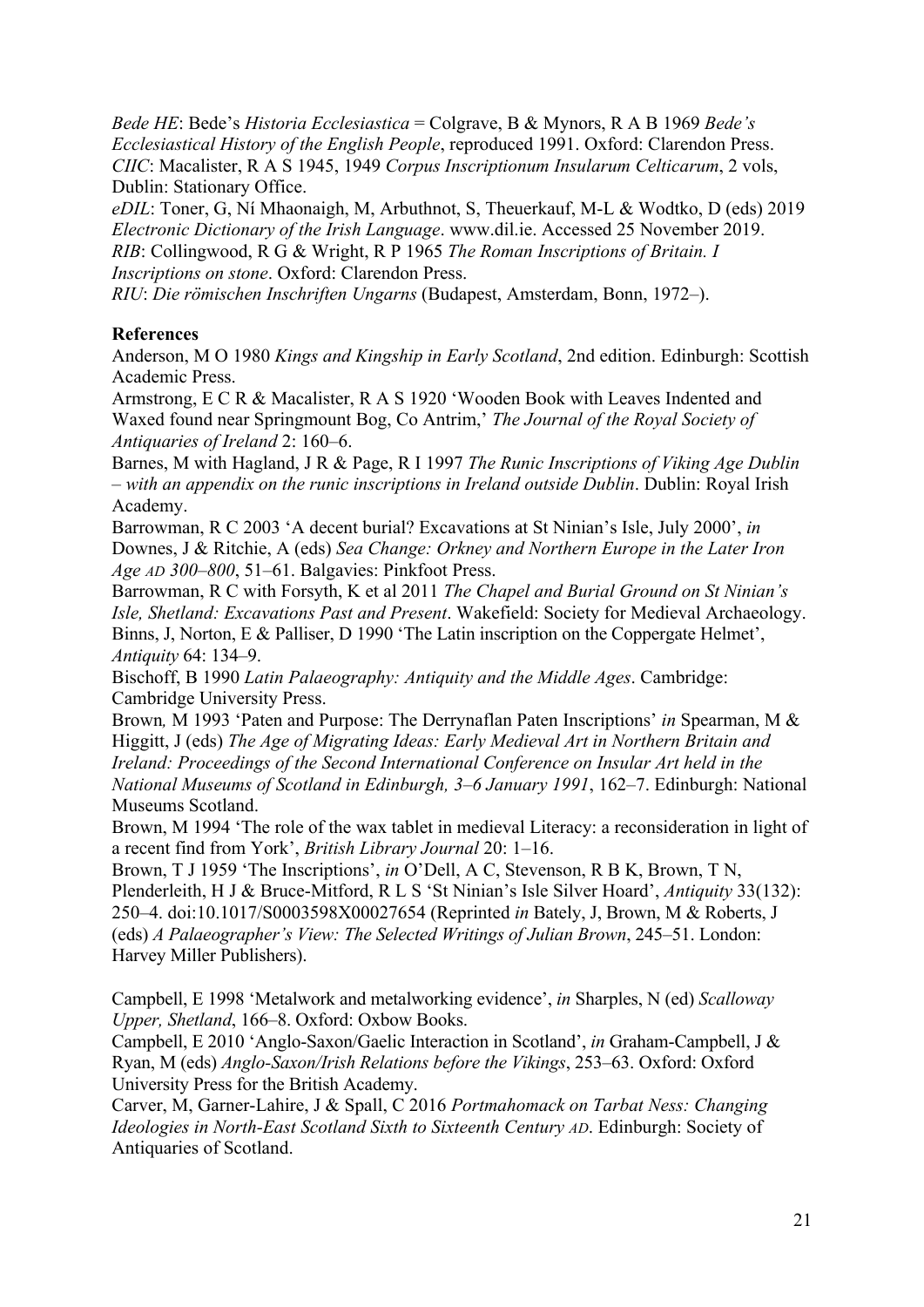Charles-Edwards, D G 2002 'The Springmount Bog tablets: their implications for Insular palaeography and epigraphy', *Studia Celtica* 36: 27–46.

Charles-Edwards, D G 2006 'The Origin and Development of Insular Geometric Letters', unpublished PhD dissertation, University of Wales.

Charles-Edwards, D G 2007a 'The Palaeography of the inscriptions', *in* Redknap, M &

Lewis, J M (eds) *A Corpus of Early Medieval Inscribed Stones and Stone Sculpture in Wales: Volume I, South-East Wales*, 77–87. Cardiff, University of Wales Press.

Charles-Edwards, D G 2007b 'Insular display capitals and their origins', *in* Moss, R (ed) *Making and Meaning in Insular Art*, 228–41. Dublin: Four Courts Press.

Clancy, T O 2004 'Philosopher-King: Nechtan mac Der-Ilei', *Scottish Historical Review* 83.2: 125–49.

Clarke, D 2008 *St Ninian's Isle Treasure*. Edinburgh: National Museums Scotland.

Close-Brooks, J & Stevenson, R B K 1982 *Dark Age Sculpture*. Edinburgh: HMSO.

Coates, R 2007 'Yell', *Journal of Scottish Name Studies* 1: 1–12.

Coates, R 2019 'Fetlar', *Journal of Scottish Name Studies* 13: 37–54.

Curran, M 1984 *The Antiphonary of Bangor and the Early Irish Monastic Liturgy*. Dublin: Irish Academic Press.

Delamarre, X 2007 *Noms de Personnes Celtiques dans l'Épigraphie Classique*. Paris: Éditions Errance.

Edwards, N 2007 *A Corpus of Early Medieval Inscribed Stones and Stone Sculpture in Wales: Volume II, South-West Wales*. Cardiff: University of Wales Press.

Edwards, N 2013 *A Corpus of Early Medieval Inscribed Stones and Stone Sculpture in Wales. Volume III, North Wales*. Cardiff: University of Wales Press.

Evans, D E 1967 *Gaulish Personal-Names: A Study of Some Continental Formations*. Oxford: Clarendon Press.

Falileyev, A 2000 *Etymological Glossary of Old Welsh*. Tübingen: Niemeyer.

Forsyth, K 1996 'The Ogham Inscriptions of Scotland: An Edited Corpus', PhD dissertation, Harvard University. Ann Arbor MI: UMI.

Forsyth, K 1997 *Language in Pictland: the case against 'non-Indo-European Pictish'*. Utrecht: De Keltische Draak.

Forsyth, K 1998 'Literacy in Pictland', *in* Pryce, H (ed) *Literacy in Early Medieval Celtic Societies*, 39–61. Cambridge: Cambridge University Press.

Forsyth, K 2005 '*HIC MEMORIA PERPETUA*: the inscribed stones of sub-Roman southern Scotland', *in* Foster, S & Cross, M (eds) *'Able minds and practised hands': Scotland's early medieval sculpture in the 21st century*, 113–34. Oxford: Oxbow Books.

Forsyth, K 2009 'The Latinus Stone: Whithorn's Earliest Christian Monument', *in* Murray, J (ed) *St Ninian and the Earliest Christianity in Scotland*, 19–4. Oxford: Archaeopress.

Forsyth, K 2011 'An ogham-inscribed slab from St Ninian's Isle, found in 1876', *in*

Barrowman, R C et al, *The Chapel and Burial Ground on St Ninian's Isle, Shetland:* 

*Excavations Past and Present*, 15–25. Wakefield: Society for Medieval Archaeology.

Goudie, G 1879 'On Two Monumental Stones with Ogham Inscriptions Recently Discovered in Shetland', *Proc Soc Antiq Scot* 12: 20–32.

Graham-Campbell, J 2002 *Pictish Silver: Status and Symbol*. Cambridge: Department of Anglo-Saxon, Norse and Celtic, University of Cambridge.

Graham-Campbell, J 2008 'The St Ninian's Isle Treasure: contents and context', unpublished paper delivered at *The St Ninian's Isle Treasure, Fifty Years Since* conference, held in Lerwick 2008.

Hall, M A 2007 *Playtime in Pictland: The material culture of Gaming in Early Medieval Scotland*. Rosemarkie: Groam House Museum.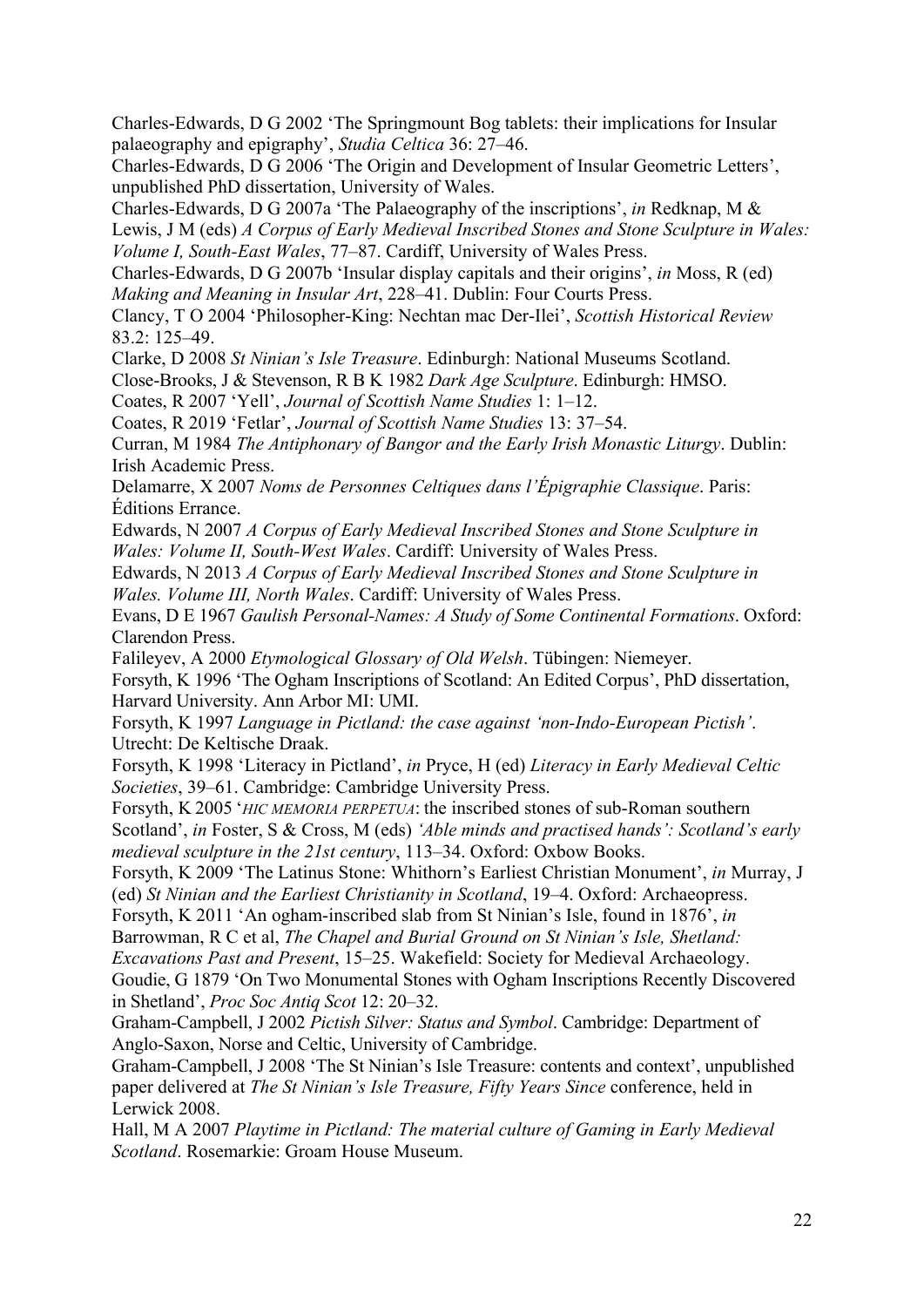Henderson, G & Henderson, I 2004 *The Art of the Picts. Sculpture and Metalwork in Early Medieval Scotland*. London: Thames & Hudson.

Henderson, I 2017 'Reviewing the Relationship between Pictish and Mercian Art Fifty Years on', *in* Cambridge, E & Hawkes, J (eds) *Crossing Boundaries: Interdisciplinary Approaches to the Art, Material Culture, Language and Literature of the Early Medieval World*, 54–67. Oxford: Oxbow Books.

Higgitt, J 1982 'The Pictish Latin inscription at Tarbat in Ross-shire', *Proc Soc Antiq Scot* 112: 300–21.

Higgitt, J 1994 'The display script of the Book of Kells and the tradition of Insular decorative capitals', *in* O'Mahony, F (ed) *The Book of Kells. Proceedings of a Conference at Trinity College Dublin, 6–9 September 1992*, 209–33. Aldershot: Scolar Press.

Higgitt, J 2004 *Odda, Orm and Others: Patrons and Inscription in later Anglo-Saxon England*. Deerhurst: Friends of Deerhurst Church.

Howlett, D 2002 'St Ninian's Isle: the inscription on the Chape', *Peritia* 16: 472–3.

Jackson, K H 1953 *Language and History in Early Britain*, Edinburgh: The University Press. Jackson, K H 1955 'The Pictish Language', *in* Wainwright, F T (ed) *The Problem of the Picts*,

(repr 1980, Perth: Melven Press), 129–60, Appendix I, 161–6 (1980). Edinburgh: Thomas Nelson.

Jackson, K H 1960 'The St Ninian's Isle Inscription: A Re-appraisal', *Antiquity* 34: 38–42. Jackson, K H 1973 'The Inscriptions', *in* Small, A, Thomas, C & Wilson, D M *St Ninian's Isle and its Treasure*, 167–73. Oxford: Oxford University Press.

James, A G 2009 'Review article: Paul Cavill and George Broderick *Language Contact in the Place-Names of Britain and Ireland*', *Journal of Scottish Name Studies* 3: 135–58.

Johnson, C 2020 'A Comparative study of portable inscribed objects from Britain and Ireland, AD 400–1100', unpublished PhD dissertation, University of Glasgow.

Jørgensen, A R 2012 'Palatization of \**Sk* in British Celtic' *in* Whitehead, B N, Olander, T, Olsen, B A & and Rasmussen, J E (eds) *The Sound of Indo-European: Phonetics, Phonemics, and Morphophonemics*, 209–222. Charlottenlund: Museum Tusculanum Press.

Kaestli, J-D & McNamara, M 2001 'Latin infancy gospels, the J Compilation: Introduction and Edition', *in* McNamara, M, Breatnach, C, Carey, J, Kaestli, J-D, O'Cuiv, B, Herbert, M, O'Fiannachta, P, O'Laoghaire, D & Beyers, R (eds) *Apocrypha Hiberniae I, 1: Euangelia infantiae*, 621–880. Turnhout: Brepols Publishers.

Karkov, C E 2011 *The Art of Anglo-Saxon England*. Woodbridge: Boydell Press. Koch, J T 1983 'The loss of final syllables and loss of declension in Brittonic', *Bulletin of the Board of Celtic Studies* 30: 201–33.

Lewis, C T & Short, C 1879 *A Latin Dictionary*. Oxford: Clarendon Press.

Loth, J 1890 *Chrestomathie bretonne (armoricaine, gallois, cornique*). Paris: E. Bouillon. Macalister, R A S 1940 'The inscriptions and language of the Picts', *in* Ryan, J (ed) *Féilsgríbhinn Eóin Mhic Néill: Essays and Studies Presented to Professor Eoin MacNeill on the Occasion of his Seventieth Birthday, May 15th 1938*, 184–226. Dublin: Three Candles Press. McLeod, N 2004 'The metalworking tradition in Medieval Irish law', *in* O'Neill, P (ed) *Britain and Ireland between the Romans and the Normans*, 103–13. Sydney: Celtic Studies Foundation, University of Sydney.

McNally, R E 1979 '"*In Nomine dei Summi*": Seven Hiberno-Latin sermons', *Traditio* 35: 121–43.

McRoberts, D 1965 'The ecclesiastical character of the St Ninian's Isle Hoard', *in* Small, A (ed) *The Fourth Viking Congress, York, August 1961*, 224–46. Edinburgh: Oliver & Boyd. Meyer, K 1911 (ed) *Betha Colmáin maic Lúacháin: The Life of Colman Son of Luachan*. Dublin: Hodges & Figgis.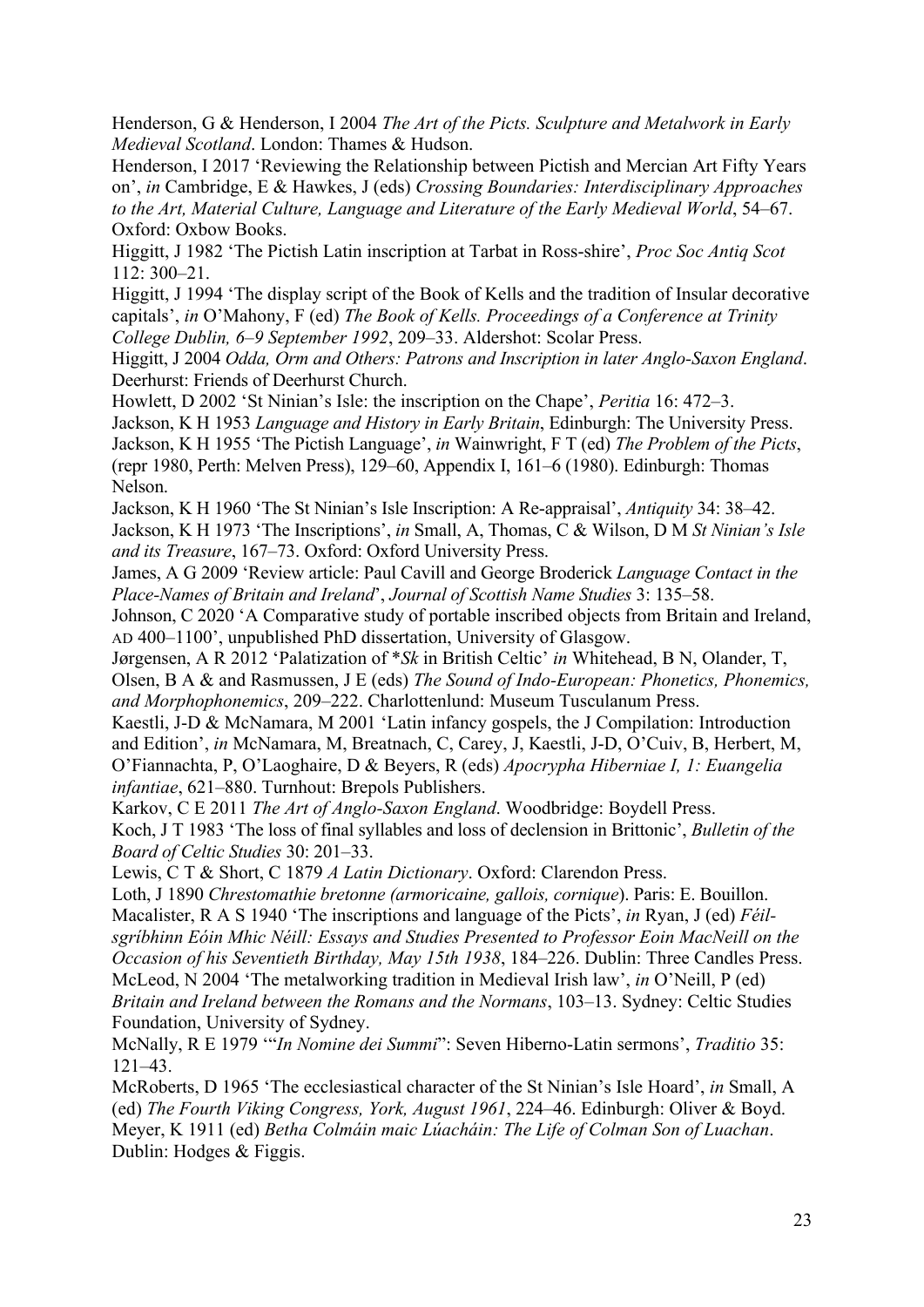Michelli, Pe*,* 1996 'The Inscriptions on pre-Norman Irish reliquaries', *Proceedings of the Royal Irish Academy* 96C: 1–48.

Murray, G 2013 'The Makers of Church metalwork in Early Medieval Ireland: Their Status and Identity, *in* Hawkes, J (ed) *Making Histories: Proceedings of the 6th International Conference on Insular Art*, 162–73. Donnington: Shaun Tyas Publications.

Nash-Williams, V E 1950 *The Early Christian Monuments of Wales*. Cardiff: University of Wales Press.

Nicolaisen, W F H 2003 'Perspectives on the pre-Norse language(s) of Orkney', *in* Downes, J & Ritchie, A (eds) *Sea Change: Orkney and Northern Europe in the Later Iron Age AD 300– 800*, 139–44. Balgavies: Pinkfoot Press.

O'Brien, M A 1956 'Etymologies and notes, 7: *Der*-, *Dar*-, *Derb*- in female names', *Celtica* 3: 178–9.

Okasha, E 1971 *Hand-list of Anglo-Saxon non-runic inscriptions*. London: Cambridge University Press.

Okasha, E 1985 'The Non-Ogam Inscriptions of Pictland', *Cambridge Medieval Studies* 9: 43– 69.

Okasha, E 1992a 'The inscriptions: transliteration, translation and epigraphy', *in* Tweddle, D *The Anglian Helmet from 16–22 Coppergate*, 1012–15. London: Council for British Archaeology.

Okasha, E 1992b 'Anglo-Saxon inscribed sheaths from Aachen, Dublin and Trondheim', *Medieval Archaeology* 36: 59–66.

Okasha, E 1993 *Corpus of Early Christian Inscribed Stones of South-west Britain*. London: Leicester University Press.

Petrucci, A 1998 *Writing the Dead: Death and Writing Strategies in the Western Tradition*. Stanford: Stanford University Press. (Transl by Michael Sullivan, originally published in 1995 as *Le scritture ultime. Ideologia della morte e strategie dello scrivere nella tradizione occidentale*).

Raybould, M E & Sims-Williams, P 2007 *A Corpus of Latin Inscriptions of the Roman Empire Containing Celtic Personal Names*. Aberystwyth: CMCS Publications.

Redknap, M & Lewis, J M 2007 *A Corpus of Early Medieval Inscribed Stones and Stone Sculpture in Wales: Volume I South-East Wales*. Cardiff: University of Wales Press.

Rhys, G 2015 'Approaching the Pictish language: historiography, early evidence and the question of Pritenic', unpublished PhD dissertation, University of Glasgow.

Rhys, G 2020a 'The Pictish Language', *History Scotland* January/February 2020: 16–22. Rhys, G 2020b 'The Non-operation of the "New Quantity System" in Pictish', *Cambrian Medieval Celtic Studies* 79/80: 37–45.

Ritchie, A 1997 'The Picts in Shetland', *in* Henry, D (ed) *The worm, The Germ, and The Thorn: Pictish and Related Studies presented to Isabel Henderson*, 35–46. Balgavies: Pinkfoot Press.

Royal Commission on the Ancient and Historic Monuments of Scotland (RCAHMS) 1946 *Inventory of the Ancient and Historic Monuments of Orkney and Shetland*. Edinburgh: HMSO. Sawyer, P 1968 *Anglo-Saxon Charters: An Annotated List and Bibliography*. London: Royal Historical Society.

Scott, I G & Ritchie, A 2009 *Carved Stones in Shetland*. Edinburgh: RCAHMS.

Sharples, N (ed) 1998 *Scalloway Upper, Shetland*. Oxford: Oxbow Books.

Sims-Williams, P 1993 'Some problems in deciphering the early Irish ogam alphabet', *Transactions of the Philological Society* 91.2: 133–80.

Sims-Williams, P 2002 *The Celtic Inscriptions of Britain: Phonology and Chronology, c 400–1200*. Oxford: Blackwell.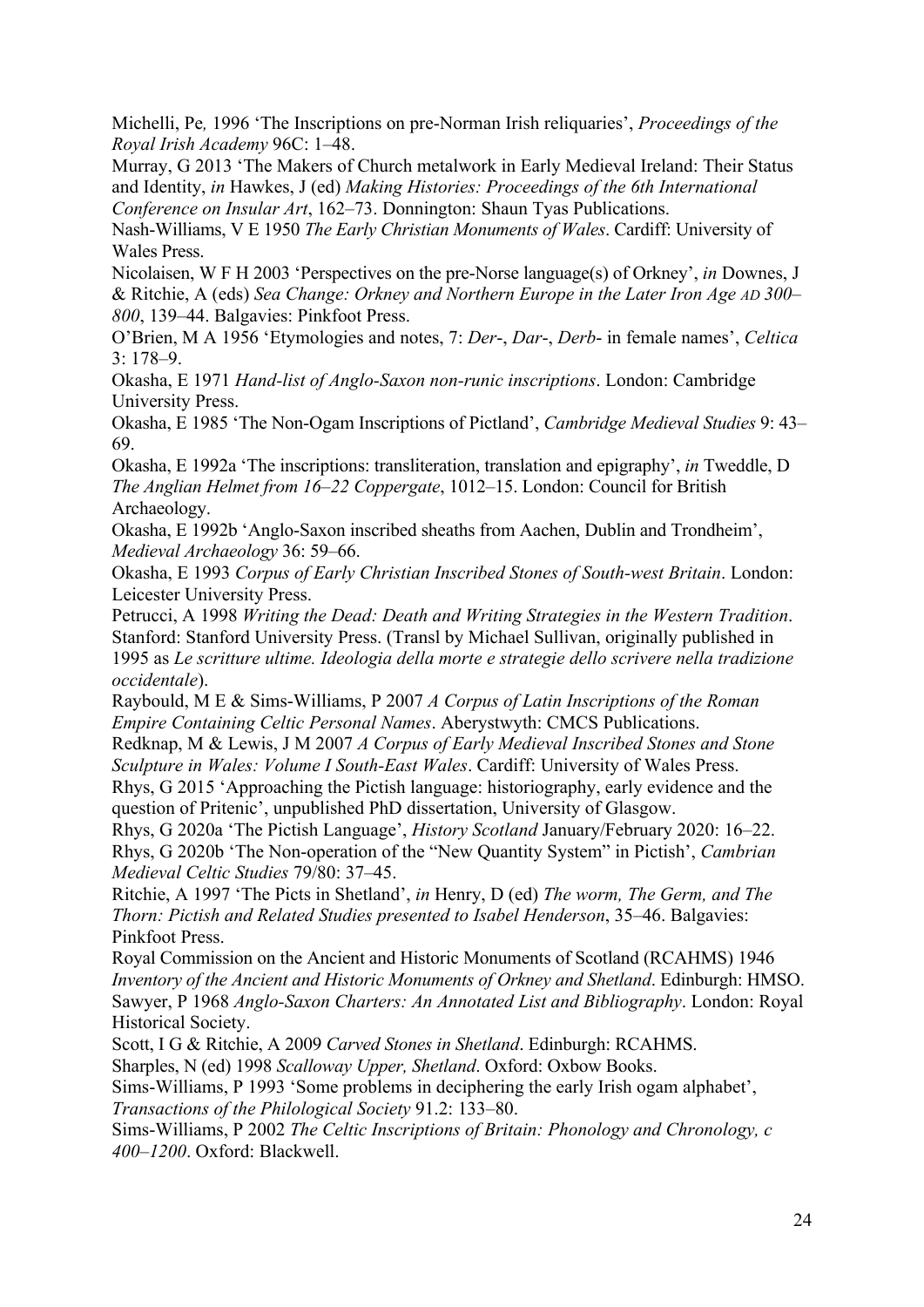Sims-Williams, P 2005 'Welsh *Iâl*, Gaulish Names in *Ial-* and *-ialo*, and the God *Ialonus'*, *Cambrian Medieval Celtic Studies* 49: 57–72.

Small, A, Thomas, C & Wilson, D M 1973 *St Ninian's Isle and its Treasure*. Oxford: Oxford University Press.

Spearman, M '102 Scabbard chape' *in* Youngs, S (ed) 1989 *'The Work of Angels': Masterpieces of Celtic Metalwork, 6th–9th Centuries AD*. London: British Museum Press, 210.

Steer, K A 1969 'Two unrecorded early Christian stones', *Proc Soc Antiq Scot*, 101: 127–29. Stevenson, R B K 1981 'Christian sculpture in Norse Shetland', *Froðskaparrit (Heiðurscrit til Sverra Dahl*), *Annales Societatis Scientiarum Faeroensis* 28/29: 283–92.

Turner, V 1998 *Ancient Shetland*, London: Batsford.

Tweddle, D 1992 *The Anglian Helmet from 16–22 Coppergate*. London: Council for British Archaeology.

Warren, F E (ed) 1893–95 *The Antiphonary of Bangor: An Early Irish Manuscript in the Ambrosian Library at Milan*, 2 vols, Part I Facsimile, Part II Amended Text. London: [no publisher].

Webster, L 1991 '178 (a, b) Two scabbard chapes' *in* Webster, L & Backhouse, J (eds) 1991 *The Making of England: Anglo-Saxon Art and Culture AD 600–900*. London: British Museum, 223-4.

Webster, L 2001 'Metalwork of the Mercian supremacy', *in* Brown, M & Farr, C (eds) *Mercia: an Anglo-Saxon Kingdom in Europe*, 263–77. London: Leicester University Press. Webster, L 2017 '*Wundorsmiþa geweorc*: a Mercian sword-pommel from the Beckley Area, Oxfordshire', *in* Cambridge, E & Hawkes, J (eds) *Crossing Boundaries: Interdisciplinary Approaches to the Art, Material Culture, Language and Literature of the Early Medieval World*, 97–111. Oxford: Oxbow Books.

Webster, L & Backhouse, J (eds) 1991 *The Making of England: Anglo-Saxon Art and Culture AD 600–900*. London: British Museum.

Whatmough, J 1970 *Dialects of Ancient Gaul*. Cambridge: Harvard University Press. Wilson, D 1973 'The treasure', *in* Small, A, Thomas, C & Wilson, D M (eds) *St. Ninian's Isle and its Treasure*, 45–148. Oxford: Oxford University Press.

Youngs, S (ed) 1989 *'The Work of Angels': Masterpieces of Celtic Metalwork, 6th–9th Centuries AD*. London: British Museum Press.

<sup>1</sup> I am most grateful to Professor Henderson for help in clarifying the differences between the two sides of the chape.

 $2 \text{ In Wales as late as the late 10th or early 11th century (Charles-Edwards 2007a: 79).}$ 

<sup>3</sup> Subsequent work on a sixth, Margam (Eglwys Nynnid, G87) (Jackson's 'Kenfig', Nash-Williams 1950: no. 200) has shown the correct reading to be '*inomine dei*', there is no '*summi*' (Redknap & Lewis 2007: 443).

4 Glamorganshire: Margam 4 (Redknap & Lewis 2007: G81), Margam (Cwrt-y-defaid) 2 (Redknap & Lewis 2007: G85), Llantwit Major 3 (Redknap & Lewis 2007: G65), St Brides Major and Wick (Ogmore Castle) (Redknap & Lewis 2007: G117; Nash-Williams 1950: no. 255); Breconshire: Vaynor (Highway) (Redknap & Lewis 2007: B48; Nash-Williams 1950: 'Faenor' no. 72).

<sup>5</sup> The upper portion of the inscription is lost, the surviving portion begins[-]di sumi.  $^{6}$  In idiography influenced by propuncition:  $i(n)$  porting  $d(c)$  i natrice

<sup>6</sup> In idiosyncratic orthography influenced by pronunciation:  $i(n)$  *nomine d(e)i patris et fili (et) speritus san(c)ti …;* (… *speretus santdi*)

7 I owe this reference to my colleague, Professor Thomas Clancy.

<sup>8</sup> An observation I owe to Professor George Henderson.

<sup>9</sup> Early Gaelic *fili* 'a poet' is unlikely.